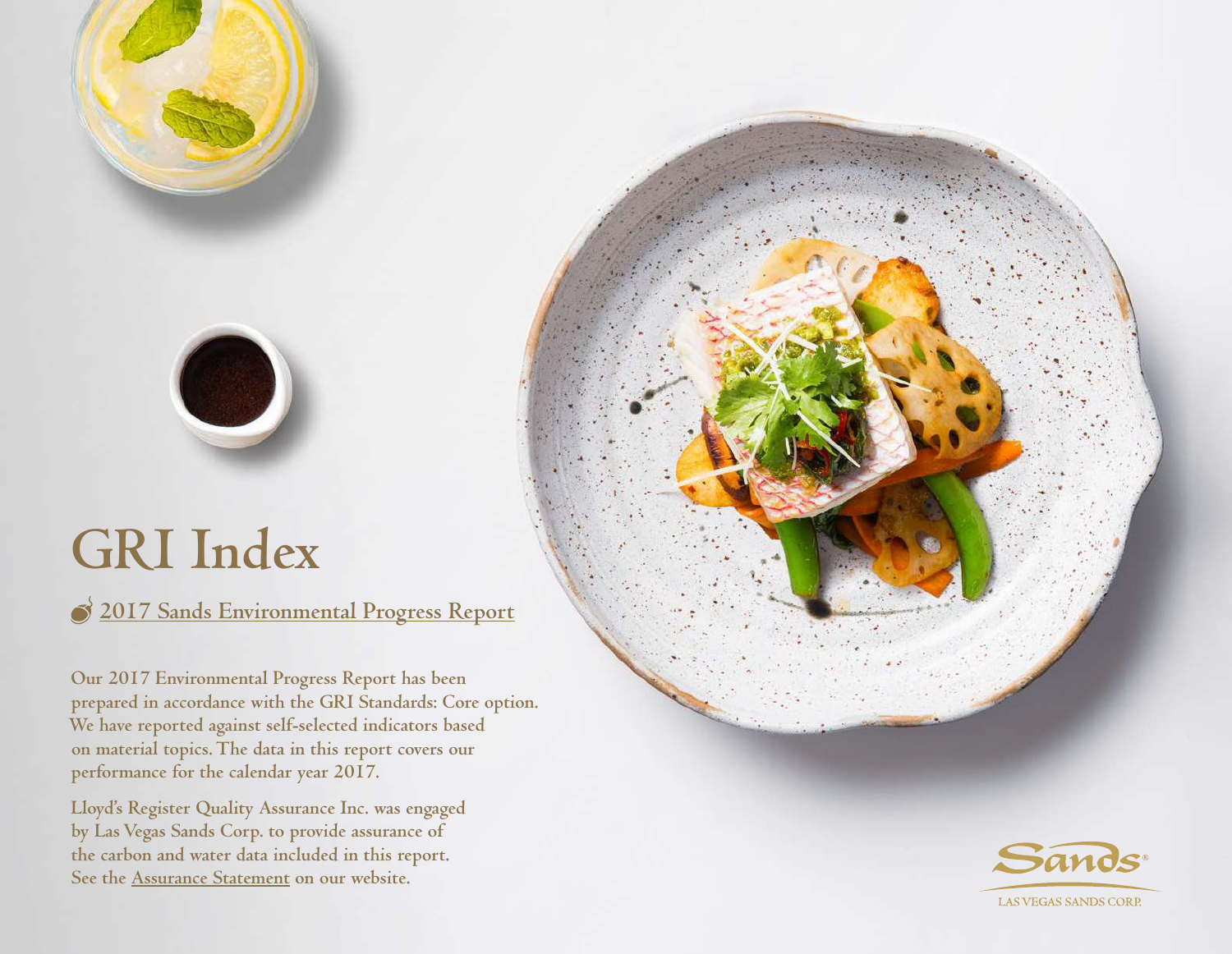## **GRI Index: 2017 Sands ECO360 Progress Report**

The table below lists our reported GRI indicators and provides links to the relevant information. Unless otherwise specified, the chapters and page numbers refer to the 2017 Sands ECO360 Environmental Progress Report.

#### **General Disclosures**

| <b>GRI STANDARD</b>         | <b>GRI DISCLOSURE</b>                                        | <b>LOCATION AND NOTES</b>                                                                                                                                                                                                                                                                                                                                                                                                                                                                                                                                                                                                                                                                                                                                                                                                                                                                                                                                                                                                                             |
|-----------------------------|--------------------------------------------------------------|-------------------------------------------------------------------------------------------------------------------------------------------------------------------------------------------------------------------------------------------------------------------------------------------------------------------------------------------------------------------------------------------------------------------------------------------------------------------------------------------------------------------------------------------------------------------------------------------------------------------------------------------------------------------------------------------------------------------------------------------------------------------------------------------------------------------------------------------------------------------------------------------------------------------------------------------------------------------------------------------------------------------------------------------------------|
| <b>ORGANIZATION PROFILE</b> |                                                              |                                                                                                                                                                                                                                                                                                                                                                                                                                                                                                                                                                                                                                                                                                                                                                                                                                                                                                                                                                                                                                                       |
| $I$ 02-I                    | Name of the organization                                     | Las Vegas Sands Corp. Las Vegas Sands Corp. ("LVSC," or together with its subsidiaries "we" or the "Company") is a Fortune 500 company and<br>the leading global developer of destination properties (Integrated Resorts) that feature premium accommodations, world-class gaming,<br>entertainment and retail, convention and exhibition facilities, celebrity chef restaurants, and other amenities. The Company currently owns<br>and operates Integrated Resorts in Asia and the United States. In addition to helping local communities increase tourism, LVSC is involved in<br>numerous philanthropic activities through Sands Cares, the Company's corporate citizenship program. LVSC is also committed to<br>sustainability through Sands ECO360, the Company's global sustainability program. In addition, the Company has a strong global<br>commitment to responsible gaming and is dedicated to providing a responsible gaming environment for all the quests and has been named<br>to Fortune's "World's Most Admired Companies" list. |
| $102 - 2$                   | Activities, brands, products, and services                   | FORM 10-K FY17 (Annual Report): p.3-4                                                                                                                                                                                                                                                                                                                                                                                                                                                                                                                                                                                                                                                                                                                                                                                                                                                                                                                                                                                                                 |
|                             |                                                              | Available through our investor website: http://investor.sands.com                                                                                                                                                                                                                                                                                                                                                                                                                                                                                                                                                                                                                                                                                                                                                                                                                                                                                                                                                                                     |
|                             |                                                              | More information about Las Vegas Sands Corp. is available on the corporate website:                                                                                                                                                                                                                                                                                                                                                                                                                                                                                                                                                                                                                                                                                                                                                                                                                                                                                                                                                                   |
|                             |                                                              | https://www.sands.com/properties/all-properties.html                                                                                                                                                                                                                                                                                                                                                                                                                                                                                                                                                                                                                                                                                                                                                                                                                                                                                                                                                                                                  |
|                             |                                                              | https://www.sands.com/corporate-overview.html                                                                                                                                                                                                                                                                                                                                                                                                                                                                                                                                                                                                                                                                                                                                                                                                                                                                                                                                                                                                         |
| $102 - 3$                   | Location of headquarters                                     | 3355 Las Vegas Boulevard South, Las Vegas, Nevada, United States                                                                                                                                                                                                                                                                                                                                                                                                                                                                                                                                                                                                                                                                                                                                                                                                                                                                                                                                                                                      |
| $102 - 4$                   | Location of operations                                       | FORM 10-K FY17 (Annual Report): p.4-9                                                                                                                                                                                                                                                                                                                                                                                                                                                                                                                                                                                                                                                                                                                                                                                                                                                                                                                                                                                                                 |
| $102 - 5$                   | Ownership and legal form                                     | FORM 10-K FY17 (Annual Report): p.3-4                                                                                                                                                                                                                                                                                                                                                                                                                                                                                                                                                                                                                                                                                                                                                                                                                                                                                                                                                                                                                 |
| $102 - 6$                   | Markets served                                               | FORM 10-K FY17 (Annual Report): p.4-9                                                                                                                                                                                                                                                                                                                                                                                                                                                                                                                                                                                                                                                                                                                                                                                                                                                                                                                                                                                                                 |
| $102 - 7$                   | Scale of the organization                                    | GRI Index, Data appendix, Employee data, p.14-15                                                                                                                                                                                                                                                                                                                                                                                                                                                                                                                                                                                                                                                                                                                                                                                                                                                                                                                                                                                                      |
|                             |                                                              | FORM 10-K FY17 (Annual Report): p.3-9, 22, 44                                                                                                                                                                                                                                                                                                                                                                                                                                                                                                                                                                                                                                                                                                                                                                                                                                                                                                                                                                                                         |
| $102 - 8$                   | Information on employees and other workers                   | GRI Index, Data appendix, Employee data, p.14-15                                                                                                                                                                                                                                                                                                                                                                                                                                                                                                                                                                                                                                                                                                                                                                                                                                                                                                                                                                                                      |
|                             |                                                              | FORM 10-K FY17 (Annual Report): p.22                                                                                                                                                                                                                                                                                                                                                                                                                                                                                                                                                                                                                                                                                                                                                                                                                                                                                                                                                                                                                  |
|                             |                                                              | Supervised workforce data is not tracked by the Company in any region. Only a small fraction of the organization's work is performed by<br>supervised workers. Seasonal workforce changes are slight. There are no significant variations of employment numbers.                                                                                                                                                                                                                                                                                                                                                                                                                                                                                                                                                                                                                                                                                                                                                                                      |
| $102-9$                     | Supply chain                                                 | FORM 10-K (Annual Report): p.3-23                                                                                                                                                                                                                                                                                                                                                                                                                                                                                                                                                                                                                                                                                                                                                                                                                                                                                                                                                                                                                     |
|                             |                                                              | Procurement and Supply Chain: https://www.sands.com/corporate-overview/procurement-supply-chain.html                                                                                                                                                                                                                                                                                                                                                                                                                                                                                                                                                                                                                                                                                                                                                                                                                                                                                                                                                  |
|                             |                                                              | Our supply chain is made up of 6,000 tier one suppliers, 50 of which are critical tier one suppliers.                                                                                                                                                                                                                                                                                                                                                                                                                                                                                                                                                                                                                                                                                                                                                                                                                                                                                                                                                 |
| $102 - 10$                  | Significant changes to the organization and its supply chain | FORM 10-K FY17 (Annual Report): p.11                                                                                                                                                                                                                                                                                                                                                                                                                                                                                                                                                                                                                                                                                                                                                                                                                                                                                                                                                                                                                  |
| $102 - 11$                  | Precautionary Principle or approach                          | We apply the Precautionary Principle through our commitment to environmentally responsible operations:                                                                                                                                                                                                                                                                                                                                                                                                                                                                                                                                                                                                                                                                                                                                                                                                                                                                                                                                                |
|                             |                                                              | http://www.sands.com/sands-eco-360/our-strategy/360-responsible-operations.html                                                                                                                                                                                                                                                                                                                                                                                                                                                                                                                                                                                                                                                                                                                                                                                                                                                                                                                                                                       |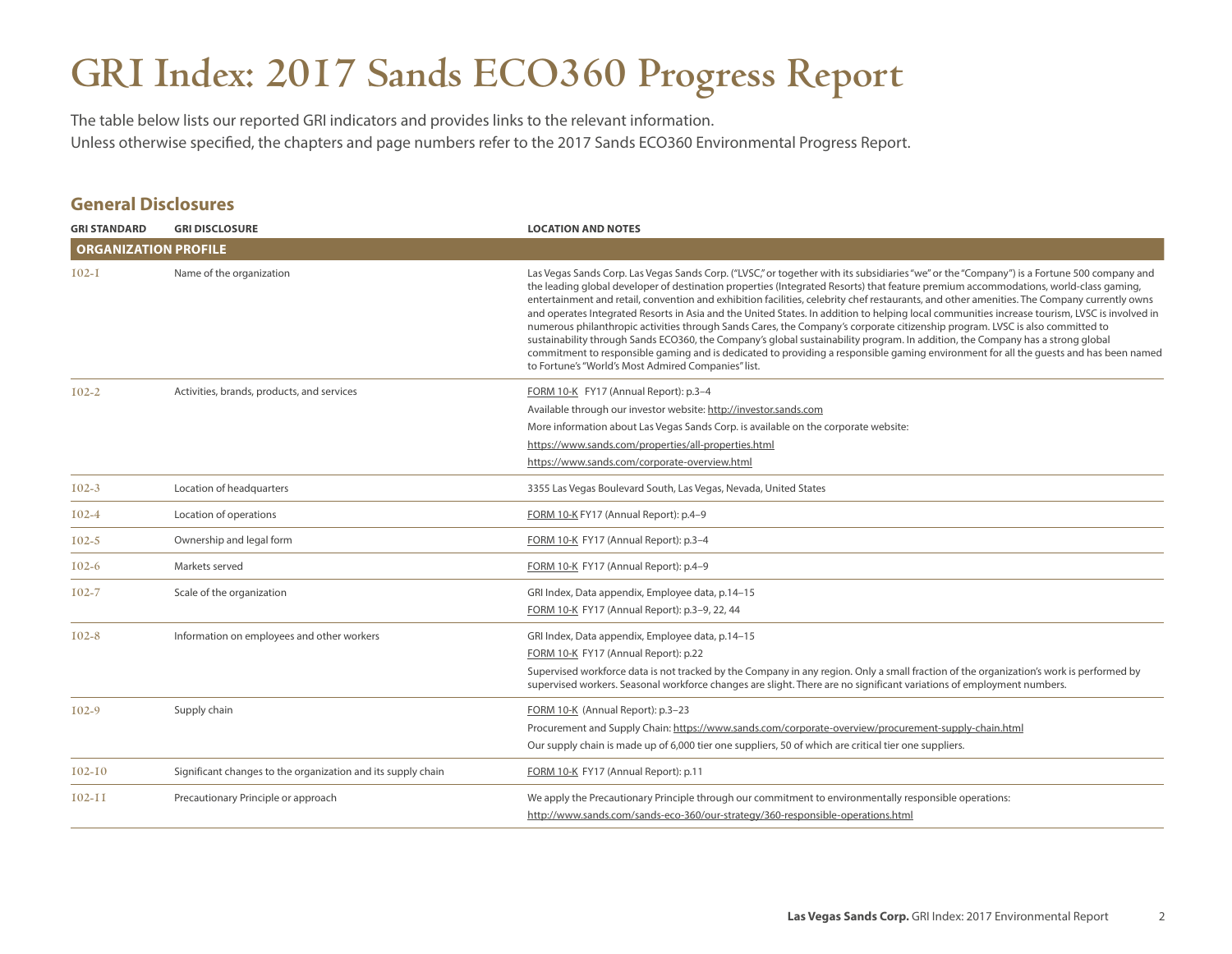## **General Disclosures** (continued)

| <b>GRI DISCLOSURE</b>                                | <b>LOCATION AND NOTES</b>                                                                                                                                                                                                                                                                                                                                                                                                                                                                                                                                                                                                                                                          |
|------------------------------------------------------|------------------------------------------------------------------------------------------------------------------------------------------------------------------------------------------------------------------------------------------------------------------------------------------------------------------------------------------------------------------------------------------------------------------------------------------------------------------------------------------------------------------------------------------------------------------------------------------------------------------------------------------------------------------------------------|
| <b>External initiatives</b>                          | Las Vegas Sands Corp. also actively supports the following initiatives:<br>- U.S. Green Building Council<br>- American Gaming Association<br>- Events Industry Council Sustainability Committee<br>- Better Buildings Alliance<br>- National Center for Responsible Gaming (NCRG)<br>- National Council on Problem Gambling (NCPG)<br>- Nevada Council on Problem Gambling<br>- Problem Gambling Center (PGC)<br>- The National Environment Agency of Singapore<br>- Singapore Packaging Agreement<br>- The United Nations Sustainable Development Goals (SDGs)<br>- Science Based Targets (SBTs)                                                                                  |
|                                                      | For more information on the responsible gaming initiatives we support, see:<br>http://www.marinabaysands.com/company-information/responsible-gambling.html<br>https://www.venetian.com/casino/responsible-gaming.html<br>https://www.sandschina.com/community-affairs/responsible-gaming.html<br>See our 2017 CDP Climate Change response: (CC2.3c & 2.3e)<br>ECO360 Global Sustainability Program: http://www.sands.com/sands-eco-360/our-strategy.html                                                                                                                                                                                                                           |
| Membership of associations                           | Las Vegas Sands Corp. holds active memberships in the following initiatives:<br>- U.S. Green Building Council<br>- American Gaming Association<br>- Singapore Packaging Agreement<br>See our 2017 CDP Climate Change response: (CC2.3c & 2.3e)                                                                                                                                                                                                                                                                                                                                                                                                                                     |
|                                                      |                                                                                                                                                                                                                                                                                                                                                                                                                                                                                                                                                                                                                                                                                    |
| Statement from senior decision-maker                 | Senior Vice President and Chief Procurement and Sustainability Officer statement, Sands ECO360 2017 Environmental Progress Report: p.2                                                                                                                                                                                                                                                                                                                                                                                                                                                                                                                                             |
| <b>ETHICS AND INTEGRITY</b>                          |                                                                                                                                                                                                                                                                                                                                                                                                                                                                                                                                                                                                                                                                                    |
| Values, principles, standards, and norms of behavior | Our Governance documents, including our Code of Business Conduct and Ethics, can be accessed on our corporate website:<br>https://investor.sands.com/Company/Documents-and-Charters/default.aspx<br>For our Supplier Code of Conduct, see our Procurement & Supply Chain section online:<br>http://www.sands.com/corporate-overview/procurement-supply-chain.html                                                                                                                                                                                                                                                                                                                  |
| <b>GOVERNANCE</b>                                    |                                                                                                                                                                                                                                                                                                                                                                                                                                                                                                                                                                                                                                                                                    |
| Governance structure                                 | For information regarding the Board of Directors and its Committees, see:<br>http://investor.sands.com/ir-home/governance/board-of-directors/default.aspx<br>See our Environmental Responsibility Policy for information about our sustainability governance: https://www.sands.com/content/dam/<br>corporate/sands/master/main/home/sands-eco-360/our-strategy/360-sustain-policy/environmental-responsibility-policy.pdf<br>For our Strategy, see: https://www.sands.com/sands-eco-360/our-strategy.html<br>For Corporate Governance Guidelines, see: https://s21.q4cdn.com/635845646/files/doc_downloads/governance_documents/Corporate-<br>Governance-Guidelines-July-2017.pdf |
|                                                      |                                                                                                                                                                                                                                                                                                                                                                                                                                                                                                                                                                                                                                                                                    |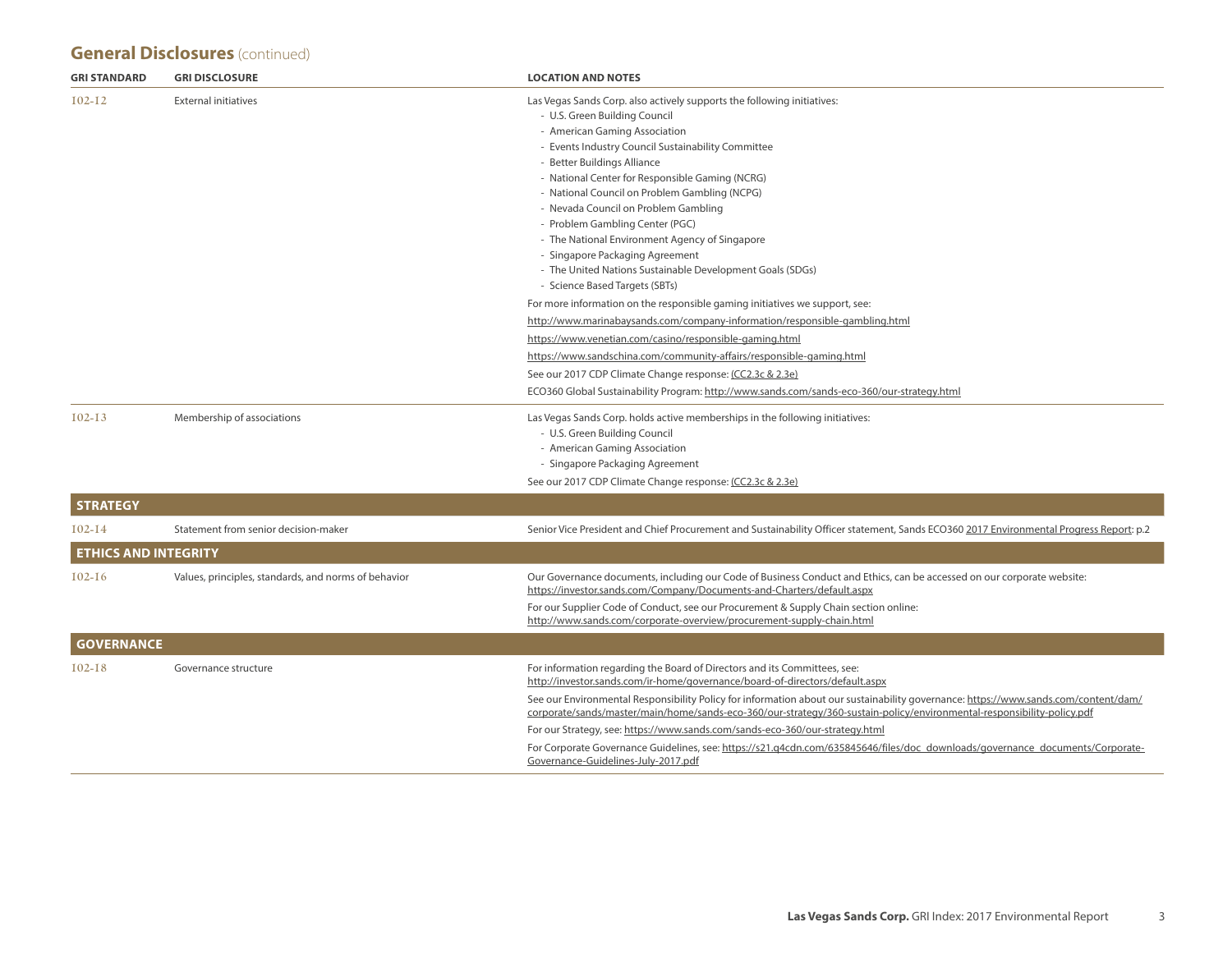#### **General Disclosures** (continued)

| <b>GRI STANDARD</b> | <b>GRI DISCLOSURE</b>                  | <b>LOCATION AND NOTES</b>                                                                                                                                                                                                                                                                                                                                                                                                                                                                      |
|---------------------|----------------------------------------|------------------------------------------------------------------------------------------------------------------------------------------------------------------------------------------------------------------------------------------------------------------------------------------------------------------------------------------------------------------------------------------------------------------------------------------------------------------------------------------------|
|                     | <b>STAKEHOLDER ENGAGEMENT</b>          |                                                                                                                                                                                                                                                                                                                                                                                                                                                                                                |
| $102-40$            | List of stakeholder groups             | See our strategy:                                                                                                                                                                                                                                                                                                                                                                                                                                                                              |
|                     |                                        | http://www.sands.com/sands-eco-360/our-strategy/stakeholder-engagement.html                                                                                                                                                                                                                                                                                                                                                                                                                    |
|                     |                                        | https://www.sands.com/sands-eco-360/our-strategy.html                                                                                                                                                                                                                                                                                                                                                                                                                                          |
| $102 - 41$          | Collective bargaining agreements       | FORM 10-K FY17 (Annual Report): p.22                                                                                                                                                                                                                                                                                                                                                                                                                                                           |
| 102-42              | Identifying and selecting stakeholders | We have identified the key stakeholders to engage with through both our previous and current experience/relationships with them. Our<br>stakeholders are individuals and organizations interested in and/or affected by our business. Understanding and taking action on what is<br>relevant to our stakeholders maximizes the effectiveness of our strategy. For examples of our stakeholder engagement, see: http://www.<br>sands.com/sands-eco-360/our-strategy/stakeholder-engagement.html |
| $102 - 43$          | Approach to stakeholder engagement     | Our stakeholders, see our Sands ECO360 2016 Environmental Report, p.26-27: https://www.sands.com/sands-eco-360/our-news/<br>environmental-report.html                                                                                                                                                                                                                                                                                                                                          |
|                     |                                        | Stakeholder engagement, see our Sands ECO360 2016 Environmental Report, p.12-13: https://www.sands.com/sands-eco-360/our-news/<br>environmental-report.html                                                                                                                                                                                                                                                                                                                                    |
|                     |                                        | For key issues and strategy, see our website: https://www.sands.com/sands-eco-360/our-strategy.html                                                                                                                                                                                                                                                                                                                                                                                            |
|                     |                                        | We value the regular engagement with all our key stakeholder groups. These interactions range from online or telephone surveys and<br>questionnaires (e.g., Team Members and quests) to in-person meetings (e.g., suppliers, government officials, and NGOs). The various<br>engagement activities with our stakeholders throughout the year have also allowed us to determine the focus of our Sands ECO360 Report.<br>No specific engagement was undertaken to determine report content.     |
| 102-44              | Key topics and concerns raised         | See information on our stakeholders and stakeholder engagement, in our Sands ECO360 2016 Environmental Report, p.12-13, p.26-27                                                                                                                                                                                                                                                                                                                                                                |
|                     |                                        | For key issues and strategy, see our website: https://www.sands.com/sands-eco-360/our-strategy.html                                                                                                                                                                                                                                                                                                                                                                                            |

| soungaries |  |
|------------|--|
|            |  |

| Impacts occurs internal<br>to LVSC | Impacts occurs external<br>to LVSC                                                          | <b>Responded to through:</b>                                                                                                            |  |
|------------------------------------|---------------------------------------------------------------------------------------------|-----------------------------------------------------------------------------------------------------------------------------------------|--|
| All entities                       | Our supply chain, our quests                                                                | GRI Index, Corporate Citizenship Overview and corporate websites                                                                        |  |
| All entities                       | Our supply chain                                                                            | Sands ECO360 report, newsletters and GRI Index                                                                                          |  |
| All entities                       | Our supply chain                                                                            | GRI Index, Corporate Citizenship Overview and corporate websites                                                                        |  |
| All entities                       | Our supply chain                                                                            | GRI Index, Corporate Citizenship Overview and corporate websites                                                                        |  |
| <b>All</b> entities                | Our communities                                                                             | Sands ECO360 report, Corporate Citizenship Overview and corporate<br>website (including press releases and the blog Sands Confidential) |  |
| <b>All</b> entities                |                                                                                             | Sands ECO360 report, GRI Index, newsletter                                                                                              |  |
| All entities                       |                                                                                             | Sands ECO360 report, GRI Index, newsletter                                                                                              |  |
| All entities                       |                                                                                             | Sands ECO360 report, GRI Index, CDP response                                                                                            |  |
| <b>All</b> entities                | Our investors, supply chains,<br>communities, and governments<br>in countries of operations | Sands ECO360 report, GRI Index, Corporate Citizenship Overview and<br>corporate website                                                 |  |
|                                    |                                                                                             |                                                                                                                                         |  |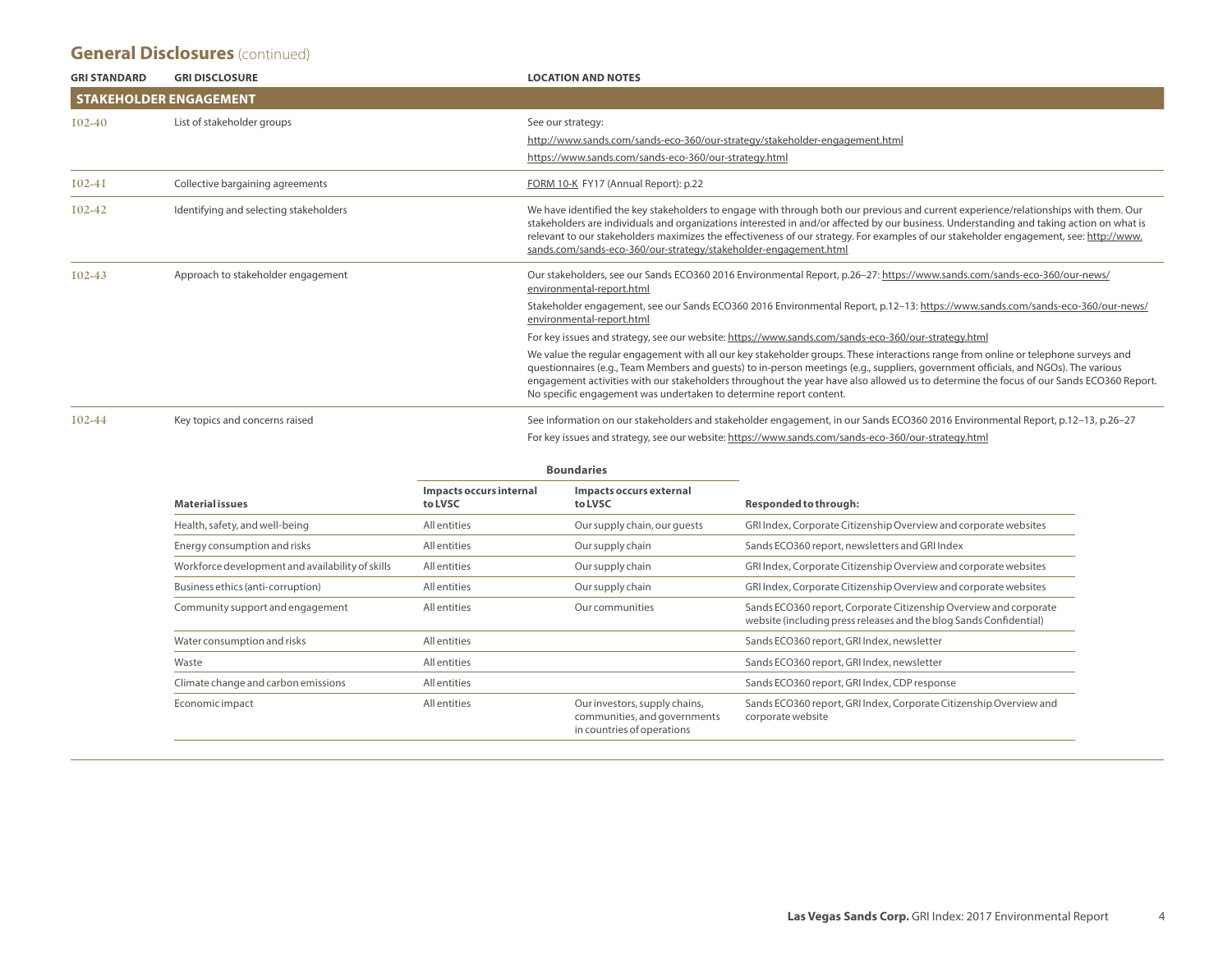#### **General Disclosures** (continued)

| <b>GRI STANDARD</b>       | <b>GRI DISCLOSURE</b>                                      | <b>LOCATION AND NOTES</b>                                                                                                                                                                                                                                                                                                                                                                                                                                                    |
|---------------------------|------------------------------------------------------------|------------------------------------------------------------------------------------------------------------------------------------------------------------------------------------------------------------------------------------------------------------------------------------------------------------------------------------------------------------------------------------------------------------------------------------------------------------------------------|
| <b>REPORTING PRACTICE</b> |                                                            |                                                                                                                                                                                                                                                                                                                                                                                                                                                                              |
| 102-45                    | Entities included in the consolidated financial statements | FORM 10-K FY17 (Annual Report): p.82-128                                                                                                                                                                                                                                                                                                                                                                                                                                     |
| 102-46                    | Defining report content and topic Boundaries               | Report content, and topic boundaries, are defined by taking into account the most significant economic, environmental, and social impacts,<br>as well as the concerns of our stakeholders. We do this by continually monitoring feedback from stakeholders who can be reasonably<br>considered to affect, or be affected by, our business operations. We incorporate the Greenhouse Gas Protocol framework when determining<br>our boundary for scope 1, 2, and 3 emissions. |
|                           |                                                            | For examples of our stakeholder engagement, see online: https://www.sands.com/sands-eco-360/our-strategy/stakeholder-engagement.html                                                                                                                                                                                                                                                                                                                                         |
| 102-47                    | List of material topics                                    | For our key issues, see: http://www.sands.com/sands-eco-360/our-strategy.html                                                                                                                                                                                                                                                                                                                                                                                                |
| 102-48                    | Restatements of information                                | We adjusted our absolute water consumption for the 2016 year due to a reporting error.                                                                                                                                                                                                                                                                                                                                                                                       |
| 102-49                    | Changes in reporting                                       | There are no significant changes in material topics and topic Boundaries.                                                                                                                                                                                                                                                                                                                                                                                                    |
| 102-50                    | Reporting period                                           | Our report draws on the performance highlights of the calendar year 2017. It covers the full scope of our global operations, including<br>majority-owned subsidiaries.                                                                                                                                                                                                                                                                                                       |
| $102 - 51$                | Date of most recent report                                 | 2017 Environmental Progress Report (published in June 2018)                                                                                                                                                                                                                                                                                                                                                                                                                  |
| 102-52                    | Reporting cycle                                            | We report annually. We alternate publishing a full report and a progress report every other year.                                                                                                                                                                                                                                                                                                                                                                            |
| $102 - 53$                | Contact point for questions regarding the report           | Back cover of the report (sandseco360@sands.com)                                                                                                                                                                                                                                                                                                                                                                                                                             |
| 102-54                    | Claims of reporting in accordance with the GRI Standards   | This report has been prepared in accordance with the GRI Standards: Core option.                                                                                                                                                                                                                                                                                                                                                                                             |
| $I$ 02-55                 | <b>GRI</b> content index                                   | This GRI Index can be found on the ECO360 website https://www.sands.com/sands-eco-360/our-news/environmental-report.html                                                                                                                                                                                                                                                                                                                                                     |
| 102-56                    | External assurance                                         | The carbon emissions and water withdrawal data included in the report was assured by a third-party verifier; the Assurance Statement is<br>available: https://www.sands.com/sands-eco-360/our-news/environmental-report.html                                                                                                                                                                                                                                                 |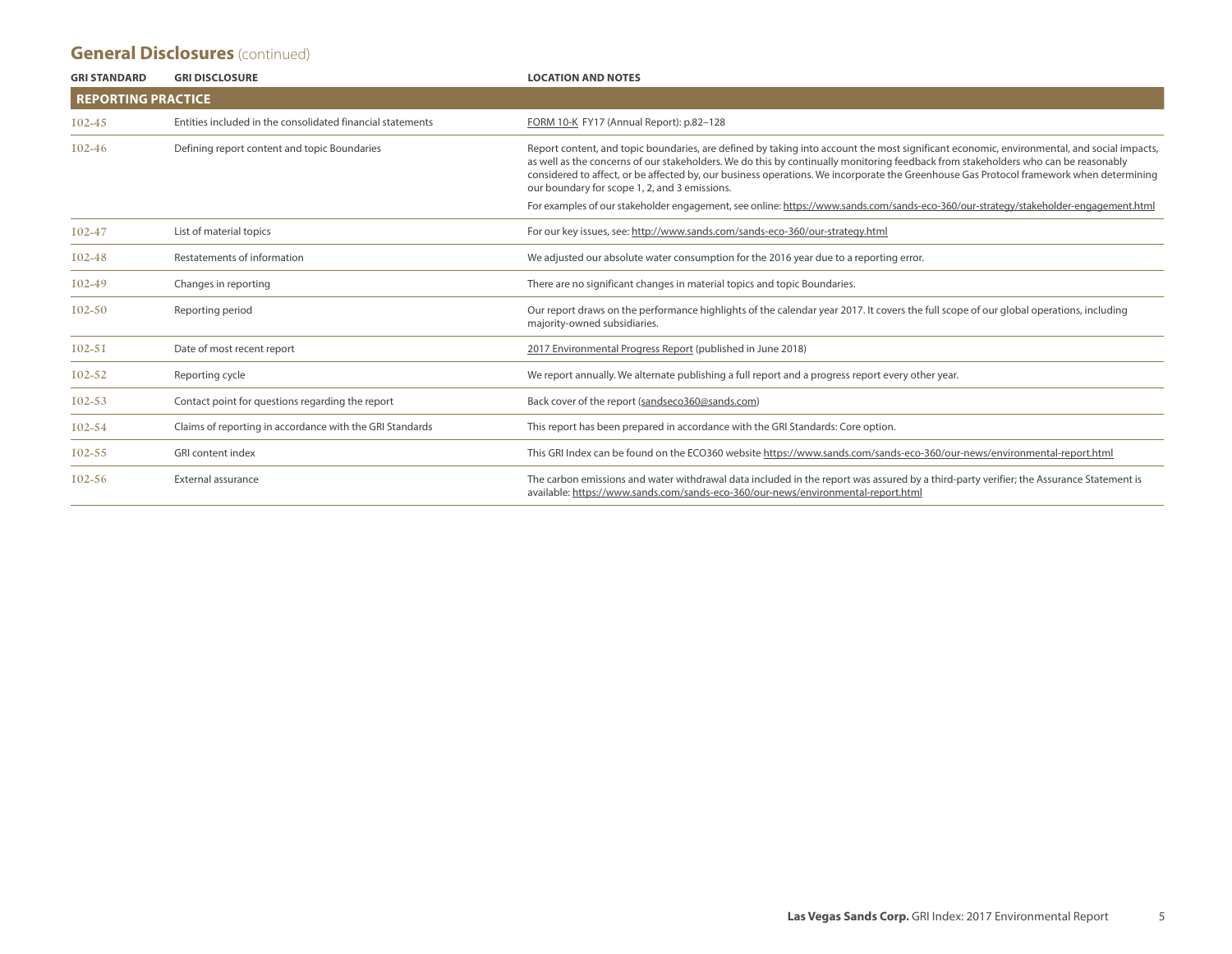## **Material Topics**

| <b>GRI STANDARD</b>           | <b>GRI DISCLOSURE</b>                                | <b>LOCATION AND NOTES</b>                                                                                                                                                                                                                                                                                                                          |
|-------------------------------|------------------------------------------------------|----------------------------------------------------------------------------------------------------------------------------------------------------------------------------------------------------------------------------------------------------------------------------------------------------------------------------------------------------|
| <b>ECONOMIC</b>               |                                                      |                                                                                                                                                                                                                                                                                                                                                    |
| <b>I ECONOMIC PERFORMANCE</b> |                                                      |                                                                                                                                                                                                                                                                                                                                                    |
|                               | <b>GRI 103: MANAGEMENT APPROACH</b>                  |                                                                                                                                                                                                                                                                                                                                                    |
| $103 - 1$                     | Explanation of the material topic and its Boundaries | Las Vegas Sands contributes significantly to the economy through shareholder returns, taxes, licenses paid, employment of labor force, as                                                                                                                                                                                                          |
| $103 - 2$                     | The management approach and its components           | well as community contributions and the generation of indirect economic stimulus as a result of our investments. Details on our financial<br>performance, prepared in accordance with relevant laws, and externally assured, can be found online at: http://investor.sands.com/<br>ir-home/financial-info/quarterly-financial-results/default.aspx |
| $103 - 3$                     | Evaluation of the management approach                | FORM 10-K FY17 (Annual Report): p.73-128                                                                                                                                                                                                                                                                                                           |
|                               |                                                      | Our approach to ensuring that we continue to impact the economy and the community in a positive way can be found in our governance<br>documents and our committee charters:<br>http://investor.sands.com/ir-home/governance/documents-and-charters/default.aspx                                                                                    |
|                               |                                                      | Boundary: internal: all entities, external: our communities                                                                                                                                                                                                                                                                                        |

|             | <b>GRI 201: ECONOMIC PERFORMANCE</b>                        |                                                                                                                                                                                                                                                                                                                                                                                                                                                                                                                                                                                                                                                                                                                                                                    |
|-------------|-------------------------------------------------------------|--------------------------------------------------------------------------------------------------------------------------------------------------------------------------------------------------------------------------------------------------------------------------------------------------------------------------------------------------------------------------------------------------------------------------------------------------------------------------------------------------------------------------------------------------------------------------------------------------------------------------------------------------------------------------------------------------------------------------------------------------------------------|
| $20I-I$     | Direct economic value generated and distributed             | FORM 10-K FY17 (Annual Report): p.44-45, 104                                                                                                                                                                                                                                                                                                                                                                                                                                                                                                                                                                                                                                                                                                                       |
|             |                                                             | We communicate about community investments through our press releases, available here: https://investor.sands.com/ir-home/press-<br>releases/default.aspx                                                                                                                                                                                                                                                                                                                                                                                                                                                                                                                                                                                                          |
| $201-3$     | Defined benefit plan obligations and other retirement plans | FORM 10-K FY17 (Annual Report): p.119-120                                                                                                                                                                                                                                                                                                                                                                                                                                                                                                                                                                                                                                                                                                                          |
|             | <b>INDIRECT ECONOMIC IMPACTS</b>                            |                                                                                                                                                                                                                                                                                                                                                                                                                                                                                                                                                                                                                                                                                                                                                                    |
|             | <b>GRI 103: MANAGEMENT APPROACH</b>                         |                                                                                                                                                                                                                                                                                                                                                                                                                                                                                                                                                                                                                                                                                                                                                                    |
| $I$ 03- $I$ | Explanation of the material topic and its Boundaries        | See Economic Performance                                                                                                                                                                                                                                                                                                                                                                                                                                                                                                                                                                                                                                                                                                                                           |
| $103 - 2$   | The management approach and its components                  |                                                                                                                                                                                                                                                                                                                                                                                                                                                                                                                                                                                                                                                                                                                                                                    |
| $103 - 3$   | Evaluation of the management approach                       |                                                                                                                                                                                                                                                                                                                                                                                                                                                                                                                                                                                                                                                                                                                                                                    |
|             | <b>GRI 203: INDIRECT ECONOMIC IMPACTS</b>                   |                                                                                                                                                                                                                                                                                                                                                                                                                                                                                                                                                                                                                                                                                                                                                                    |
| $203 - 2$   | Significant indirect economic impacts                       | We are committed to collaborating with government and the public sector on a global agenda for development. We measure our<br>contribution to sustainability using the widely recognized UN Sustainable Development Goals (SDGs) and science-based targets (SBTs).<br>For more details on this, please see Sands ECO360 2016 Environmental Report: p.14-17.                                                                                                                                                                                                                                                                                                                                                                                                        |
|             |                                                             | Increasing the understanding of sustainability through communication, awareness, and partnerships within local communities is the<br>foundation of the Sands ECO360 program. Our communities are home to our properties and our Team Members. Being an exemplary<br>employer and an upstanding corporate citizen is an integral part of doing business for Las Vegas Sands Corp. Through Sands Cares, we are<br>an active community partner offering assistance to charitable organizations and causes that improve the quality of life for everyone. We<br>work with local governments and municipalities to advance sustainability awareness. For example, at Sands Bethlehem we work alongside<br>the City of Bethlehem municipality in our recycling programs. |
|             |                                                             | The added value from direct, indirect, and induced economic impact tied to each Integrated Resort is substantial, reflecting the multiplier<br>effect of our investment and operations. The design, development, and operation of Integrated Resorts serves as an economic growth<br>engine, creates cultural, entertainment, and shopping draw within the local community and has led to the creation of thousands of jobs.<br>In Macao, our developments and operations account for approximately 27.9% of the Special Administrative Region's GDP.                                                                                                                                                                                                              |
|             |                                                             | When we enter new jurisdictions, we use our highly experienced in-house staff, independent international consultants, and local experts<br>to conduct economic and community impact assessments. Our mission is to complement what exists and enhance the environment<br>through the introduction of new industry-leading facilities, world-class attractions and superior service levels. To achieve this, we work<br>with local governments and build relationships with our customers, employ local labor, enhance education, improve infrastructure, and<br>enable other businesses to thrive.                                                                                                                                                                 |
|             |                                                             | See also Sands Cares: https://www.sands.com/sands-cares/our-commitment.html                                                                                                                                                                                                                                                                                                                                                                                                                                                                                                                                                                                                                                                                                        |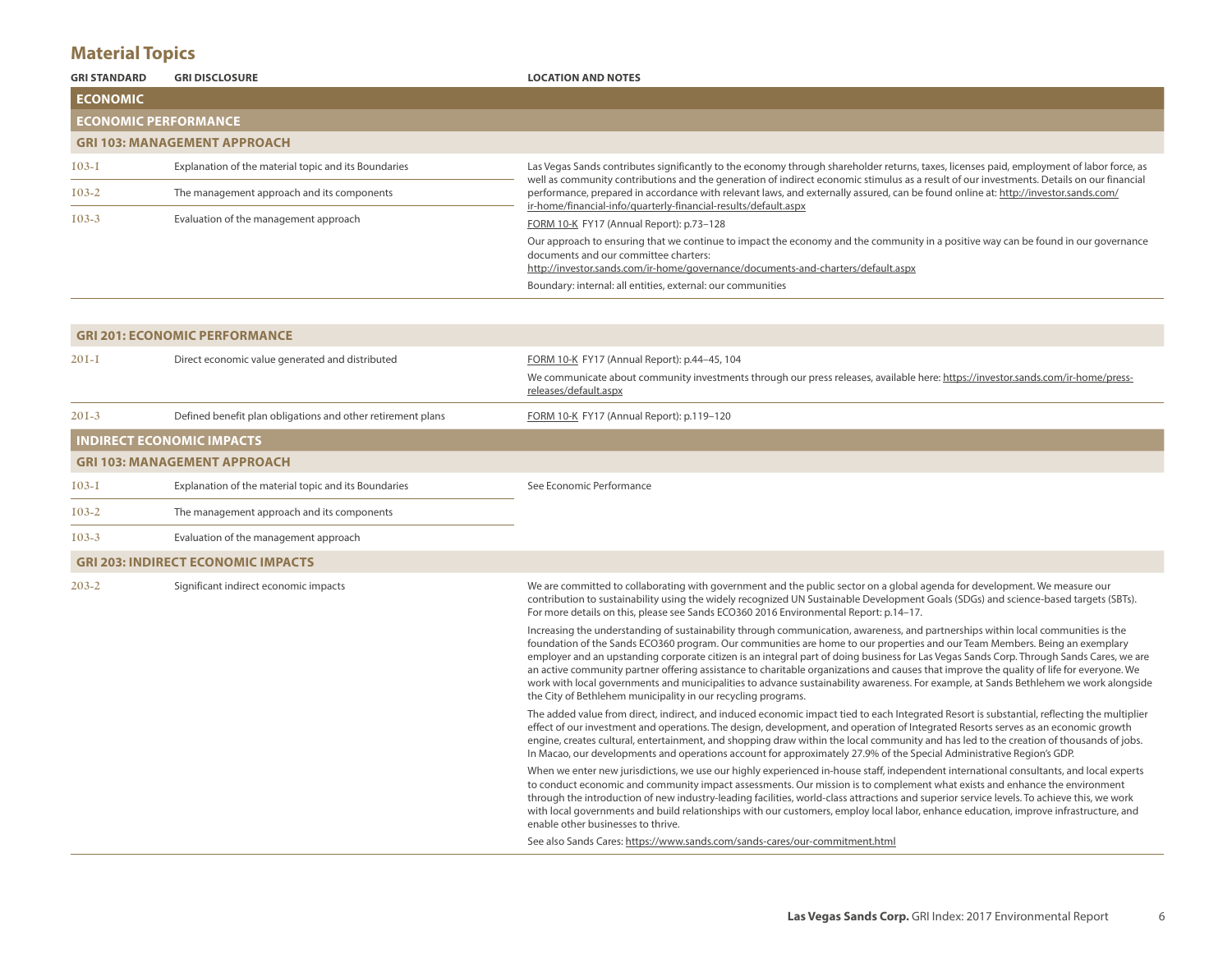| <b>GRI STANDARD</b>             | <b>GRI DISCLOSURE</b>                                                       | <b>LOCATION AND NOTES</b>                                                                                                                                                                                                                                                                                                                                                                                                                                                                                                                                                                         |
|---------------------------------|-----------------------------------------------------------------------------|---------------------------------------------------------------------------------------------------------------------------------------------------------------------------------------------------------------------------------------------------------------------------------------------------------------------------------------------------------------------------------------------------------------------------------------------------------------------------------------------------------------------------------------------------------------------------------------------------|
| <b>ANT-I-CORRUPTION</b>         |                                                                             |                                                                                                                                                                                                                                                                                                                                                                                                                                                                                                                                                                                                   |
|                                 | <b>GRI 103: MANAGEMENT APPROACH</b>                                         |                                                                                                                                                                                                                                                                                                                                                                                                                                                                                                                                                                                                   |
| 103-1                           | Explanation of the material topic and its Boundaries                        | Acting with integrity is central to our commercial success, as we know that how we do business is as important as the results we achieve.<br>We are committed to the highest standards of ethical conduct, including an unwavering commitment to anti-corruption. We also expect<br>those we do business with to maintain the highest level of ethical behavior.                                                                                                                                                                                                                                  |
|                                 |                                                                             | Boundary: internal: all entities, external: our communities                                                                                                                                                                                                                                                                                                                                                                                                                                                                                                                                       |
| $103 - 2$                       | The management approach and its components                                  | We have several policies and management structures in place to prevent corruption in all our operations.                                                                                                                                                                                                                                                                                                                                                                                                                                                                                          |
|                                 |                                                                             | Our Code of Business Conduct and Ethics and our Anti-Corruption Policy can be accessed online: http://investor.sands.com/ir-home/<br>governance/documents-and-charters/default.aspx                                                                                                                                                                                                                                                                                                                                                                                                               |
|                                 |                                                                             | Our Supplier Code of Conduct also includes a corruption and bribery prohibition. The document can be accessed online: http://www.<br>sands.com/corporate-overview/procurement-supply-chain.html                                                                                                                                                                                                                                                                                                                                                                                                   |
| $103 - 3$                       | Evaluation of the management approach                                       | We continually monitor our performance in this area through a number of mechanisms, including:<br>- our audit committee                                                                                                                                                                                                                                                                                                                                                                                                                                                                           |
|                                 |                                                                             | - our ethics hotline: https://s21.q4cdn.com/635845646/files/doc_downloads/governance_documents/reporting-and-non-retaliation-<br>policy-final-for-ir.PDF                                                                                                                                                                                                                                                                                                                                                                                                                                          |
|                                 |                                                                             | - the completion of training by key personnel within our business                                                                                                                                                                                                                                                                                                                                                                                                                                                                                                                                 |
|                                 |                                                                             | - disclosures on non-compliance with the Foreign Corrupt Practices Act (FCPA): see FORM 10-K FY17 (Annual Report), p.25, and<br>FORM 10K FY17 (Annual Report) 'Litigation' section: p.110                                                                                                                                                                                                                                                                                                                                                                                                         |
| <b>GRI 205: ANTI-CORRUPTION</b> |                                                                             |                                                                                                                                                                                                                                                                                                                                                                                                                                                                                                                                                                                                   |
| $205 - I$                       | Operations assessed for risks related to corruption                         | FORM 10-K FY17 (Annual Report); p.29                                                                                                                                                                                                                                                                                                                                                                                                                                                                                                                                                              |
|                                 |                                                                             | We have several policies and management structures in place to prevent corruption in all our operations.                                                                                                                                                                                                                                                                                                                                                                                                                                                                                          |
|                                 |                                                                             | Our Code of Business Conduct and Ethics, Supplier Code of Conduct and our Anti-Corruption Policy can be accessed online: https://investor.<br>sands.com/Company/Documents-and-Charters/default.aspx, https://www.sands.com/corporate-overview/procurement-supply-chain.html                                                                                                                                                                                                                                                                                                                       |
| $205 - 2$                       | Communication and training about anti-corruption policies and<br>procedures | GRI Index, Data appendix, Anti-corruption data, p.15                                                                                                                                                                                                                                                                                                                                                                                                                                                                                                                                              |
|                                 |                                                                             | The LVSC Code of Business Conduct and Ethics and Anti-Corruption Policy have been communicated to (and acknowledgements of receipt<br>obtained for) both the LVSC and SCL (Sands China Limited) Board of Directors and Management. These Members also receive annual<br>in-person training on the Code and anti-corruption policies and procedures.                                                                                                                                                                                                                                               |
|                                 |                                                                             | All Team Members are required to receive training on the Code of Business Conduct and Ethics and anti-corruption policies and procedures.                                                                                                                                                                                                                                                                                                                                                                                                                                                         |
|                                 |                                                                             | The Company also communicates its anti-corruption policies and procedures to business partners, e.g., suppliers, agents, lobbyists, at the time<br>of contracting, and depending on the type of business partner, annually thereafter. All suppliers and partners are required to acknowledge<br>our anti-corruption policies and procedures.                                                                                                                                                                                                                                                     |
| <b>ENVIRONMENTAL</b>            |                                                                             |                                                                                                                                                                                                                                                                                                                                                                                                                                                                                                                                                                                                   |
| <b>ENERGY</b>                   |                                                                             |                                                                                                                                                                                                                                                                                                                                                                                                                                                                                                                                                                                                   |
|                                 | <b>GRI 103: MANAGEMENT APPROACH</b>                                         |                                                                                                                                                                                                                                                                                                                                                                                                                                                                                                                                                                                                   |
| 103-1                           | Explanation of the material topic and its Boundaries                        | While our ultimate purpose is guest satisfaction, we also consciously aim to reduce our environmental footprint in our own operations, as<br>well as focusing on the procurement of sustainable products and services.                                                                                                                                                                                                                                                                                                                                                                            |
| $103 - 2$                       | The management approach and its components                                  | For more details on our approach environmentally responsible operations, and supply chain sustainability, see: http://www.sands.com/<br>sands-eco-360/our-strategy/360-responsible-operations.html                                                                                                                                                                                                                                                                                                                                                                                                |
|                                 |                                                                             | Boundary: internal: all entities, external: our supply chain                                                                                                                                                                                                                                                                                                                                                                                                                                                                                                                                      |
| $103 - 3$                       | Evaluation of the management approach                                       | Our Sands ECO360 strategy focuses on the impacts that are most material to our business, balancing short-term targets and long-term<br>aims. We measure and manage our environmental performance by recording and analyzing utility data to improve our operations. To<br>maintain transparency and accountability, we issue annual reports about our performance. Data pertaining to our environmental<br>performance can be found below. Our commitment to sustainability is validated through third-party disclosure frameworks, such as CDP<br>and the Dow Jones Sustainability Index (DJSI). |
|                                 |                                                                             | We've also set ambitious science-based greenhouse gas reduction targets, and are the first Integrated Resort company to have them<br>approved by the Science Based Targets Initiative.                                                                                                                                                                                                                                                                                                                                                                                                            |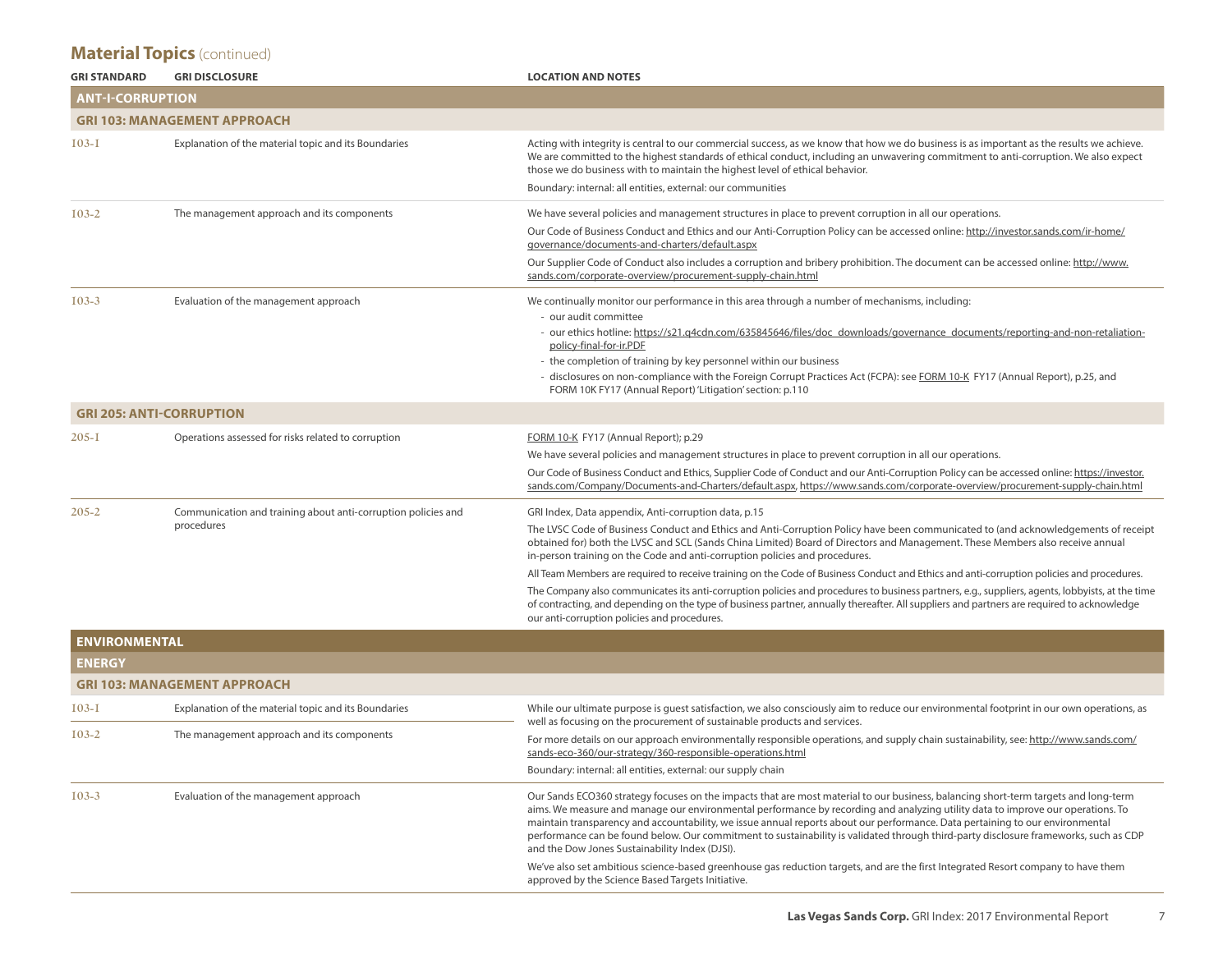| <b>GRI STANDARD</b>    | <b>GRI DISCLOSURE</b>                                      | <b>LOCATION AND NOTES</b>                                                                                                                                                                                                                                    |
|------------------------|------------------------------------------------------------|--------------------------------------------------------------------------------------------------------------------------------------------------------------------------------------------------------------------------------------------------------------|
| <b>GRI 302: ENERGY</b> |                                                            |                                                                                                                                                                                                                                                              |
| $302 - I$              | Energy consumption within the organization                 | a. Total 2017 non-renewable fuel consumption is 3,397,088,451 MJ. Non-renewable fuels include mobile fuels (compressed natural gas<br>(CNG), diesel, gasoline), aviation fuel, marine fuel, natural gas, and liquefied petroleum gas (LPG).                  |
|                        |                                                            | b. Total 2017 renewable fuel consumption is 290,778 MJ. Renewable fuel consumption results from the utilization of biodiesel in<br>automobiles.                                                                                                              |
|                        |                                                            | c. In mega joules (MJ), the total                                                                                                                                                                                                                            |
|                        |                                                            | i. electricity consumption in 2017 is 3,851,279,770 MJ<br>ii. heating consumption in 2017 is 902,614,900 MJ                                                                                                                                                  |
|                        |                                                            | iii. cooling consumption (i.e., electricity chilled water) in 2017 is 242,648,746 MJ                                                                                                                                                                         |
|                        |                                                            | iv. steam consumption is N/A                                                                                                                                                                                                                                 |
|                        |                                                            | d. In joules, watt-hours or multiples, the total:                                                                                                                                                                                                            |
|                        |                                                            | i. electricity sold is N/A                                                                                                                                                                                                                                   |
|                        |                                                            | ii. heating sold is N/A                                                                                                                                                                                                                                      |
|                        |                                                            | iii. cooling sold is N/A<br>iv. steam sold is N/A                                                                                                                                                                                                            |
|                        |                                                            | e. Total energy consumption (i.e., renewable fuels, non-renewable fuels, and electricity, renewable energy generated onsite) in 2017<br>amounts to 7,508,749,441 MJ.                                                                                         |
|                        |                                                            | f. Monthly energy consumption is tracked via monthly invoices from the local utilities.                                                                                                                                                                      |
|                        |                                                            | g. All conversion factors were verified via third-party audit of our 2017 greenhouse gas (GHG) inventory data.                                                                                                                                               |
| $302 - 2$              | Energy consumption outside of the organization             | a. There is no energy consumption outside of the organization to report.                                                                                                                                                                                     |
|                        |                                                            | b. N/A                                                                                                                                                                                                                                                       |
|                        |                                                            | c. N/A                                                                                                                                                                                                                                                       |
| $302 - 3$              | Energy intensity                                           | a. 157.6 MJ per conditioned square foot.                                                                                                                                                                                                                     |
|                        |                                                            | b. Denominator (47,634,448) represents conditioned space.                                                                                                                                                                                                    |
|                        |                                                            | c. All applicable energy sources (e.g., fuel, electricity, heating, cooling) are included, after conversion to MJ.                                                                                                                                           |
|                        |                                                            | d. Ratio uses energy consumption within the organization.                                                                                                                                                                                                    |
| $302 - 4$              | Reduction of energy consumption                            | a. In 2017, newly implemented energy efficiency projects, coupled with ongoing operational improvements, contributed to a reduction in<br>energy use of 124,084,476 MJ.                                                                                      |
|                        |                                                            | b. Energy reductions include reductions in electricity, heating, and cooling.                                                                                                                                                                                |
|                        |                                                            | c. All reductions reported above occurred during calendar year 2017.                                                                                                                                                                                         |
|                        |                                                            | d. A conversion factor of 1 kilowatt hour (kWh) to 3.6 mega joules (MJ) was employed in the calculations.                                                                                                                                                    |
| $302 - 5$              | Reductions in energy requirements of products and services | a. Our product is hotel room nights and the use of casino space, meeting space, retail space and other amenities; the energy used has<br>been captured in Scope 1 and 2 emissions, and energy reductions in calendar year 2017 has been calculated in 302-4. |
|                        |                                                            | b. N/A                                                                                                                                                                                                                                                       |
|                        |                                                            | c. N/A                                                                                                                                                                                                                                                       |
| <b>WATER</b>           |                                                            |                                                                                                                                                                                                                                                              |
|                        | <b>GRI 103: MANAGEMENT APPROACH</b>                        |                                                                                                                                                                                                                                                              |
| $103 - 1$              | Explanation of the material topic and its Boundaries       | See Management Approach for "Energy"                                                                                                                                                                                                                         |
| $103 - 2$              | The management approach and its components                 |                                                                                                                                                                                                                                                              |
| $103 - 3$              | Evaluation of the management approach                      |                                                                                                                                                                                                                                                              |
|                        |                                                            |                                                                                                                                                                                                                                                              |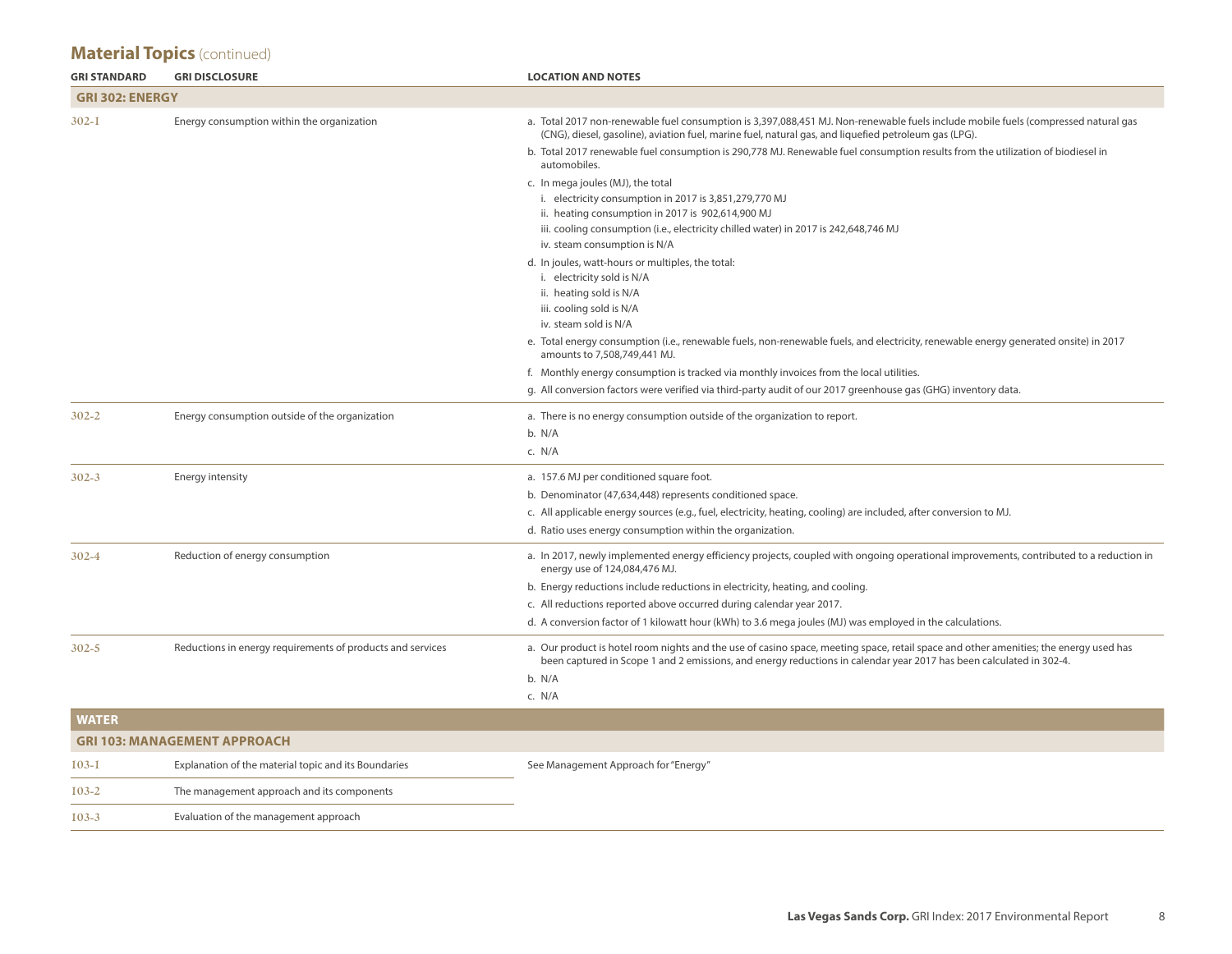| <b>GRI STANDARD</b>       | <b>GRI DISCLOSURE</b>                                | <b>LOCATION AND NOTES</b>                                                                                                                                                                                                                                                                                                                                                                                                                                                                                                                                                                                                                                                                                                                                 |
|---------------------------|------------------------------------------------------|-----------------------------------------------------------------------------------------------------------------------------------------------------------------------------------------------------------------------------------------------------------------------------------------------------------------------------------------------------------------------------------------------------------------------------------------------------------------------------------------------------------------------------------------------------------------------------------------------------------------------------------------------------------------------------------------------------------------------------------------------------------|
| <b>GRI 303: WATER</b>     |                                                      |                                                                                                                                                                                                                                                                                                                                                                                                                                                                                                                                                                                                                                                                                                                                                           |
| 303-I                     | Water withdrawal by source                           | See our Sands ECO360 2017 Environmental Progress Report, p.7                                                                                                                                                                                                                                                                                                                                                                                                                                                                                                                                                                                                                                                                                              |
|                           |                                                      | b. Monthly invoices from the local municipalities record consumption of purchased water, while on-property meters record rainwater and<br>groundwater collection. Our data is assured by a third-party verifier. See our 2017 assurance statement                                                                                                                                                                                                                                                                                                                                                                                                                                                                                                         |
| 303-3                     | Water recycled and reused                            | a. In Las Vegas, our Nano filtration system captured and filters approximately 8 million gallons in 2017, which is used for irrigation<br>purposes on property. Our property in Singapore also captured approximately .37 million gallons of rainwater in 2017 for use in<br>irrigation and other non-potable uses. Our Singapore property also captures condensate water and uses it for irrigation and other<br>non-potable uses.<br>See our Sands ECO360 2017 Environmental Progress Report, p.7                                                                                                                                                                                                                                                       |
| <b>EMISSIONS</b>          |                                                      |                                                                                                                                                                                                                                                                                                                                                                                                                                                                                                                                                                                                                                                                                                                                                           |
|                           | <b>GRI 103: MANAGEMENT APPROACH</b>                  |                                                                                                                                                                                                                                                                                                                                                                                                                                                                                                                                                                                                                                                                                                                                                           |
|                           |                                                      |                                                                                                                                                                                                                                                                                                                                                                                                                                                                                                                                                                                                                                                                                                                                                           |
| $103 - 1$                 | Explanation of the material topic and its Boundaries | See Management Approach for "Energy"                                                                                                                                                                                                                                                                                                                                                                                                                                                                                                                                                                                                                                                                                                                      |
| $103 - 2$                 | The management approach and its components           |                                                                                                                                                                                                                                                                                                                                                                                                                                                                                                                                                                                                                                                                                                                                                           |
| $103 - 3$                 | Evaluation of the management approach                |                                                                                                                                                                                                                                                                                                                                                                                                                                                                                                                                                                                                                                                                                                                                                           |
| <b>GRI 305: EMISSIONS</b> |                                                      |                                                                                                                                                                                                                                                                                                                                                                                                                                                                                                                                                                                                                                                                                                                                                           |
| 305-I                     | Direct (Scope 1) GHG emissions                       | a. 249,971 MT CO <sub>2</sub> e<br>b. $CO2$ , CH <sub>4</sub> , N <sub>2</sub> O, HFCs (PFCs, SF <sub>6</sub> , NF <sub>3</sub> not relevant to operations)<br>c. 20.59 MT CO <sub>2</sub> e<br>e. GWP values were retrieved from "The Climate Registry General reporting Protocol, v2.1, January 2016, p.196, Appendix B, Table B.1, AR5"<br>f. Financial control<br>g. The Greenhouse Gas Protocol: A Corporate Accounting and Reporting Standard (Revised Edition)                                                                                                                                                                                                                                                                                     |
| $305 - 2$                 | Energy indirect (Scope 2) GHG emissions              | a. 824,321 MT CO <sub>2</sub> e<br>b. 766,933<br>b. $CO_2$ , CH <sub>4</sub> , N <sub>2</sub> O, HFCs (PFCs, SF <sub>6</sub> , NF <sub>3</sub> not relevant to operations)<br>e. GWP values were retrieved from "The Climate Registry General reporting Protocol, v2.1, January 2016, p.196, Appendix B, Table B.1, AR5"<br>f. Financial control<br>g. The Greenhouse Gas Protocol: A Corporate Accounting and Reporting Standard (Revised Edition)                                                                                                                                                                                                                                                                                                       |
| $305 - 3$                 | Other indirect (Scope 3) GHG emissions               | a. 567,431 MT CO <sub>2</sub> e<br>b. $CO_2$ , CH <sub>4</sub> , N <sub>2</sub> O, HFCs (PFCs, SF <sub>6</sub> , NF <sub>3</sub> not relevant to operations)<br>c. No biogenic Scope 3 emissions<br>d. Scope 3 emission sources include: purchased goods and services; capital goods; fuel- and-energy-related activities (not included in<br>Scope 1 or 2); upstream transportation and distribution; waste generated in operations; business travel; employee commuting; and<br>upstream leased assets<br>f. GWP values were retrieved from "The Climate Registry General reporting Protocol, v2.1, January 2016, p.196, Appendix B, Table B.1, AR5"<br>g. The Greenhouse Gas Protocol: A Corporate Accounting and Reporting Standard (Revised Edition) |
| 305-4                     | GHG emissions intensity                              | a. $0.0190$ MT CO <sub>2</sub> e<br>b. Metric tons CO <sub>2</sub> e per square foot of conditioned space<br>c. Scope 1 and Scope 2 (location-based)<br>d. CO <sub>2</sub> , CH <sub>4</sub> , N <sub>2</sub> O, HFCs (PFCs, SF <sub>6</sub> , NF <sub>3</sub> not relevant to operations)                                                                                                                                                                                                                                                                                                                                                                                                                                                                |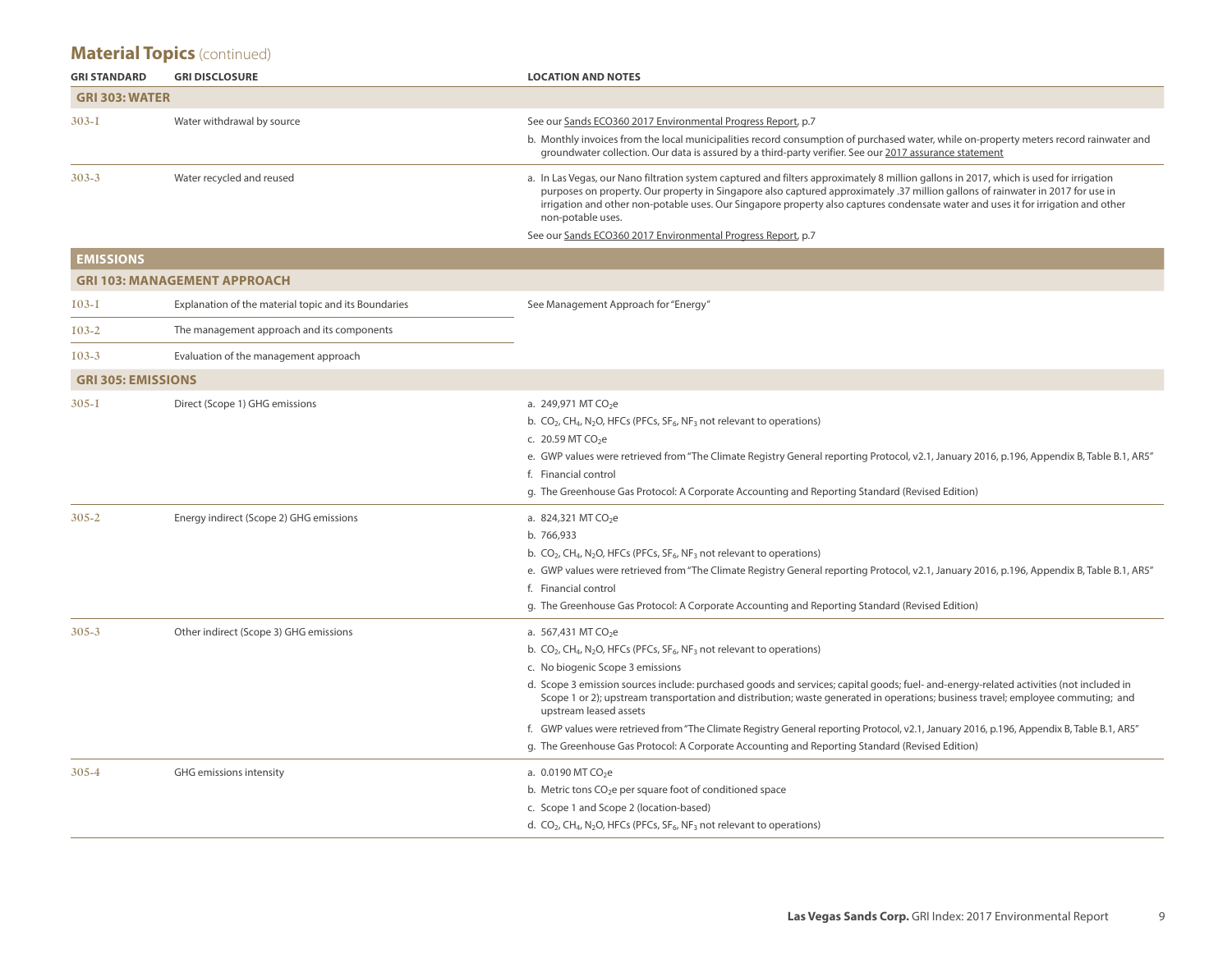| <b>GRI STANDARD</b>        | <b>GRI DISCLOSURE</b>                                                              | <b>LOCATION AND NOTES</b>                                                                                                                                                                                                                                                                                                                                                                                    |
|----------------------------|------------------------------------------------------------------------------------|--------------------------------------------------------------------------------------------------------------------------------------------------------------------------------------------------------------------------------------------------------------------------------------------------------------------------------------------------------------------------------------------------------------|
| $305 - 5$                  | <b>Reduction of GHG emissions</b>                                                  | a. In 2017, 66 energy efficiency projects were implemented, with an annual $CO2e$ savings of 23,838 MT $CO2e$<br>b. $CO2$ , CH <sub>4</sub> , N <sub>2</sub> O, HFCs (PFCs, SF <sub>6</sub> , NF <sub>3</sub> not relevant to operations)<br>c. Baseline year - 2015<br>d. Scope 1 and 2 (location-based)<br>e. The Greenhouse Gas Protocol: A Corporate Accounting and Reporting Standard (Revised Edition) |
| $305 - 7$                  | Nitrogen oxides (NOx), sulfur oxides (SOx), and other significant<br>air emissions | All GHG emissions are expressed in terms of carbon dioxide equivalent (CO <sub>2</sub> e). GWP values were retrieved from "The Climate Registry<br>General reporting Protocol, v2.1, January 2016, p.196, Appendix B, Table B.1, AR5." Additional methodology includes The Greenhouse Gas<br>Protocol: A Corporate Accounting and Reporting Standard (Revised Edition).                                      |
| <b>EFFLUENTS AND WASTE</b> |                                                                                    |                                                                                                                                                                                                                                                                                                                                                                                                              |
|                            | <b>GRI 103: MANAGEMENT APPROACH</b>                                                |                                                                                                                                                                                                                                                                                                                                                                                                              |
| $103 - 1$                  | Explanation of the material topic and its Boundaries                               | See Management Approach for "Energy"                                                                                                                                                                                                                                                                                                                                                                         |
| $103 - 2$                  | The management approach and its components                                         |                                                                                                                                                                                                                                                                                                                                                                                                              |
| $103 - 3$                  | Evaluation of the management approach                                              |                                                                                                                                                                                                                                                                                                                                                                                                              |
|                            | <b>GRI 306: EFFLUENTS AND WASTE</b>                                                |                                                                                                                                                                                                                                                                                                                                                                                                              |
| $306 - I$                  | Water discharge by quality and destination                                         | There were no planned and/or unplanned water discharges to report in calendar year 2017.                                                                                                                                                                                                                                                                                                                     |
| $306 - 2$                  | Waste by type and disposal method                                                  | See our Sands ECO360 2017 Environmental Progress Report, p.4, 7<br>ii. Waste information is provided by the waste disposal contractor, and supported by documentation.                                                                                                                                                                                                                                       |
| $306 - 3$                  | Significant spills                                                                 | There are no significant spills to report from our operations.                                                                                                                                                                                                                                                                                                                                               |
|                            | <b>ENVIRONMENTAL COMPLIANCE</b>                                                    |                                                                                                                                                                                                                                                                                                                                                                                                              |
|                            | <b>GRI 103: MANAGEMENT APPROACH</b>                                                |                                                                                                                                                                                                                                                                                                                                                                                                              |
| 103-1                      | Explanation of the material topic and its Boundaries                               | See Management Approach for "Energy"                                                                                                                                                                                                                                                                                                                                                                         |
| $103 - 2$                  | The management approach and its components                                         |                                                                                                                                                                                                                                                                                                                                                                                                              |
| $103 - 3$                  | Evaluation of the management approach                                              |                                                                                                                                                                                                                                                                                                                                                                                                              |
|                            | <b>GRI 307: ENVIRONMENTAL COMPLIANCE</b>                                           |                                                                                                                                                                                                                                                                                                                                                                                                              |
| $307 - I$                  | Non-compliance with environmental laws and regulations                             | a. We have not been subject to any fines nor non-monetary sanctions for non-compliance with environmental laws and/or regulations<br>b. As indicated in (a) above, we have not identified any non-compliance with environmental laws and/or regulations                                                                                                                                                      |
|                            | SUPPLIER ENVIRONMENTAL ASSESSMENT                                                  |                                                                                                                                                                                                                                                                                                                                                                                                              |
|                            | <b>GRI 103: MANAGEMENT APPROACH</b>                                                |                                                                                                                                                                                                                                                                                                                                                                                                              |
| $103 - 1$                  | Explanation of the material topic and its Boundaries                               | See Management Approach for "Energy"                                                                                                                                                                                                                                                                                                                                                                         |
| $103 - 2$                  | The management approach and its components                                         |                                                                                                                                                                                                                                                                                                                                                                                                              |
| $103 - 3$                  | Evaluation of the management approach                                              |                                                                                                                                                                                                                                                                                                                                                                                                              |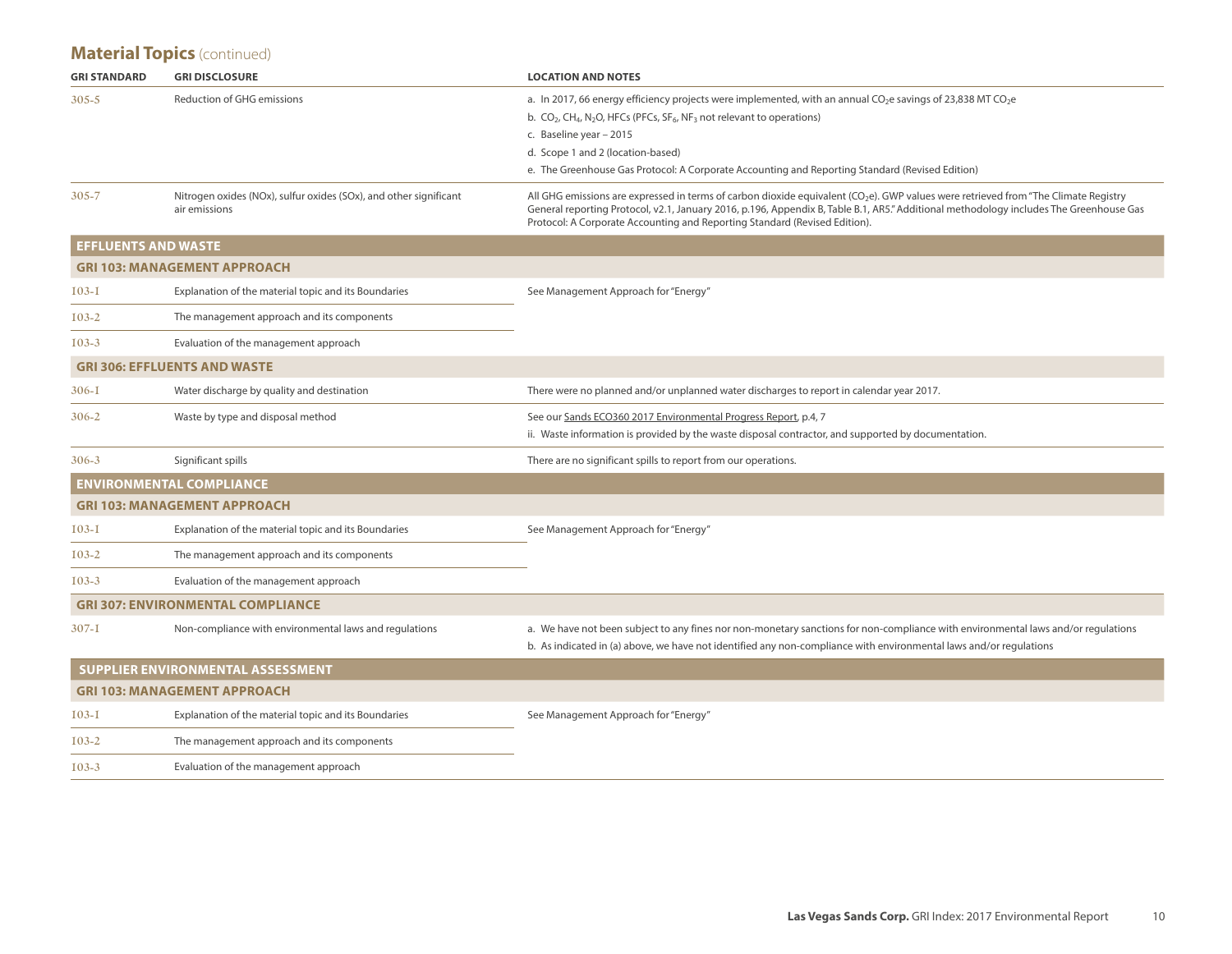| <b>GRI STANDARD</b> | <b>GRI DISCLOSURE</b>                                                                                                            | <b>LOCATION AND NOTES</b>                                                                                                                                                                                                                                                                                                                                                                                                                                                                                                                                                                                             |  |  |  |  |  |  |
|---------------------|----------------------------------------------------------------------------------------------------------------------------------|-----------------------------------------------------------------------------------------------------------------------------------------------------------------------------------------------------------------------------------------------------------------------------------------------------------------------------------------------------------------------------------------------------------------------------------------------------------------------------------------------------------------------------------------------------------------------------------------------------------------------|--|--|--|--|--|--|
|                     | <b>GRI 308: SUPPLIER ENVIRONMENTAL ASSESSMENT</b>                                                                                |                                                                                                                                                                                                                                                                                                                                                                                                                                                                                                                                                                                                                       |  |  |  |  |  |  |
| $308 - 1$           | New suppliers that were screened using environmental criteria                                                                    | We actively engage 3,000 suppliers, representing 50% of our total spend (both direct and indirect).                                                                                                                                                                                                                                                                                                                                                                                                                                                                                                                   |  |  |  |  |  |  |
| $308 - 2$           | Negative environmental impacts in the supply chain and actions taken                                                             | When selecting any given supplier we require them to document whether they provide sustainable alternatives to their conventional<br>products and services. Additionally, a supplier business review is held where we re-educate them on our sustainable sourcing standards.<br>For those that excel we nominate them for our Corporate Culture and Sustainability award. This award is presented annually at our Supplier<br>Excellence Awards ceremony.                                                                                                                                                             |  |  |  |  |  |  |
|                     |                                                                                                                                  | We collect suppliers' sustainability strategy and program information to evaluate their corporate culture and commitment to sustainability.<br>We also collect suppliers' product environmental information and identify whether their products meet our standards, which consider<br>products' both environmental and social impact. We use the data to analyze each product category and determine the product category<br>compliance level to our sustainable procurement standards.                                                                                                                               |  |  |  |  |  |  |
| <b>SOCIAL</b>       |                                                                                                                                  |                                                                                                                                                                                                                                                                                                                                                                                                                                                                                                                                                                                                                       |  |  |  |  |  |  |
|                     | OCCUPATIONAL HEALTH AND SAFETY                                                                                                   |                                                                                                                                                                                                                                                                                                                                                                                                                                                                                                                                                                                                                       |  |  |  |  |  |  |
|                     | <b>GRI 103: MANAGEMENT APPROACH</b>                                                                                              |                                                                                                                                                                                                                                                                                                                                                                                                                                                                                                                                                                                                                       |  |  |  |  |  |  |
| $103 - 1$           | Explanation of the material topic and its Boundaries                                                                             | We are committed to ensuring a safe and healthy workplace for our employees. A summary of our occupational health and safety efforts<br>across our operations can be found below.                                                                                                                                                                                                                                                                                                                                                                                                                                     |  |  |  |  |  |  |
| $103 - 2$           | The management approach and its components                                                                                       | See online: http://www.sands.com/sands-cares/people.html                                                                                                                                                                                                                                                                                                                                                                                                                                                                                                                                                              |  |  |  |  |  |  |
|                     |                                                                                                                                  | Las Vegas Sands Corp. has an OSHA Written Workplace Safety Program as required by Nevada. This includes Safety Hazard Assessments for<br>chemicals and risk-related job positions, training at time of hire, and annual training. We also have specialized teams in place to ensure<br>electronics and fire safety at every property. Every Team Member accident is investigated and correction recommended to prevent<br>re-occurrence.                                                                                                                                                                              |  |  |  |  |  |  |
|                     |                                                                                                                                  | Further information is also included on our property websites:                                                                                                                                                                                                                                                                                                                                                                                                                                                                                                                                                        |  |  |  |  |  |  |
|                     |                                                                                                                                  | - Las Vegas: http://careers.sands.com/content/about/                                                                                                                                                                                                                                                                                                                                                                                                                                                                                                                                                                  |  |  |  |  |  |  |
|                     |                                                                                                                                  | - Macao: www.venetianmacao.com/hotel/about-us/careers.html                                                                                                                                                                                                                                                                                                                                                                                                                                                                                                                                                            |  |  |  |  |  |  |
|                     |                                                                                                                                  | - Marina Bay Sands: www.marinabaysands.com/careers.html<br>- Sands Bethlehem: www.pasands.com/about-us/careers.html                                                                                                                                                                                                                                                                                                                                                                                                                                                                                                   |  |  |  |  |  |  |
|                     |                                                                                                                                  | In the United States, we provide the following programs around Team Member health, safety and well-being:                                                                                                                                                                                                                                                                                                                                                                                                                                                                                                             |  |  |  |  |  |  |
|                     |                                                                                                                                  | - Wellness Physicals: health screenings (BMI, blood pressure, lipid panel, glucose).                                                                                                                                                                                                                                                                                                                                                                                                                                                                                                                                  |  |  |  |  |  |  |
|                     |                                                                                                                                  | - Utilization Management: medical necessity, appropriate setting, appropriate length of stay, and concurrent review.                                                                                                                                                                                                                                                                                                                                                                                                                                                                                                  |  |  |  |  |  |  |
|                     |                                                                                                                                  | - Case Management: identifies catastrophic and complex illnesses, transplants, and high dollar cases and then matches the level and<br>method of case management services to the intensity of the case in the most efficient manner possible. The Case Manager helps the<br>Team Member understand what to expect during the course of treatment, establishes collaborative long- and short-term recovery<br>goals, interfaces with providers, addresses questions and concerns by the patient or family members, negotiates care in an effort to<br>reduce claim costs, and communicates with our stop-loss carrier. |  |  |  |  |  |  |
|                     |                                                                                                                                  | - Maternity Management: trimester assessment calls for low-risk Team Members. If moderate- to high-risk Members, referred to case<br>management. Educational books/materials mailed to Members (available in Spanish), incentives for participating in program,<br>post-partum assessment after delivery.                                                                                                                                                                                                                                                                                                             |  |  |  |  |  |  |
|                     |                                                                                                                                  | - Disease Management: Personal Registered Nurse Health Coach, targeted messaging, education, newsletters. Conditions managed in<br>the Disease Management program:                                                                                                                                                                                                                                                                                                                                                                                                                                                    |  |  |  |  |  |  |
|                     |                                                                                                                                  | COPD (chronic obstructive pulmonary disease), congestive heart failure, coronary artery disease, diabetes, hypertension, asthma, depression.<br>- We have partnered with a provider of valuable behavioral health information and interactive tools to help Team Members maintain or<br>achieve overall wellness.                                                                                                                                                                                                                                                                                                     |  |  |  |  |  |  |
| $103 - 3$           | Evaluation of the management approach                                                                                            | Management continually monitors and acts on injury-related data for our operations internally.                                                                                                                                                                                                                                                                                                                                                                                                                                                                                                                        |  |  |  |  |  |  |
|                     | <b>GRI 403: OCCUPATIONAL HEALTH AND SAFETY</b>                                                                                   |                                                                                                                                                                                                                                                                                                                                                                                                                                                                                                                                                                                                                       |  |  |  |  |  |  |
| $403 - 2$           | Types of injury and rates of injury, occupational diseases, lost days, and<br>absenteeism, and number of work-related fatalities | We track and act on injury-related data for our operations internally. There were no work-related fatalities in 2017. We do not publicly<br>disclose specific injury-related data. The information is subject to specific confidentiality constraints and is not reported due to<br>sensitivity reasons.                                                                                                                                                                                                                                                                                                              |  |  |  |  |  |  |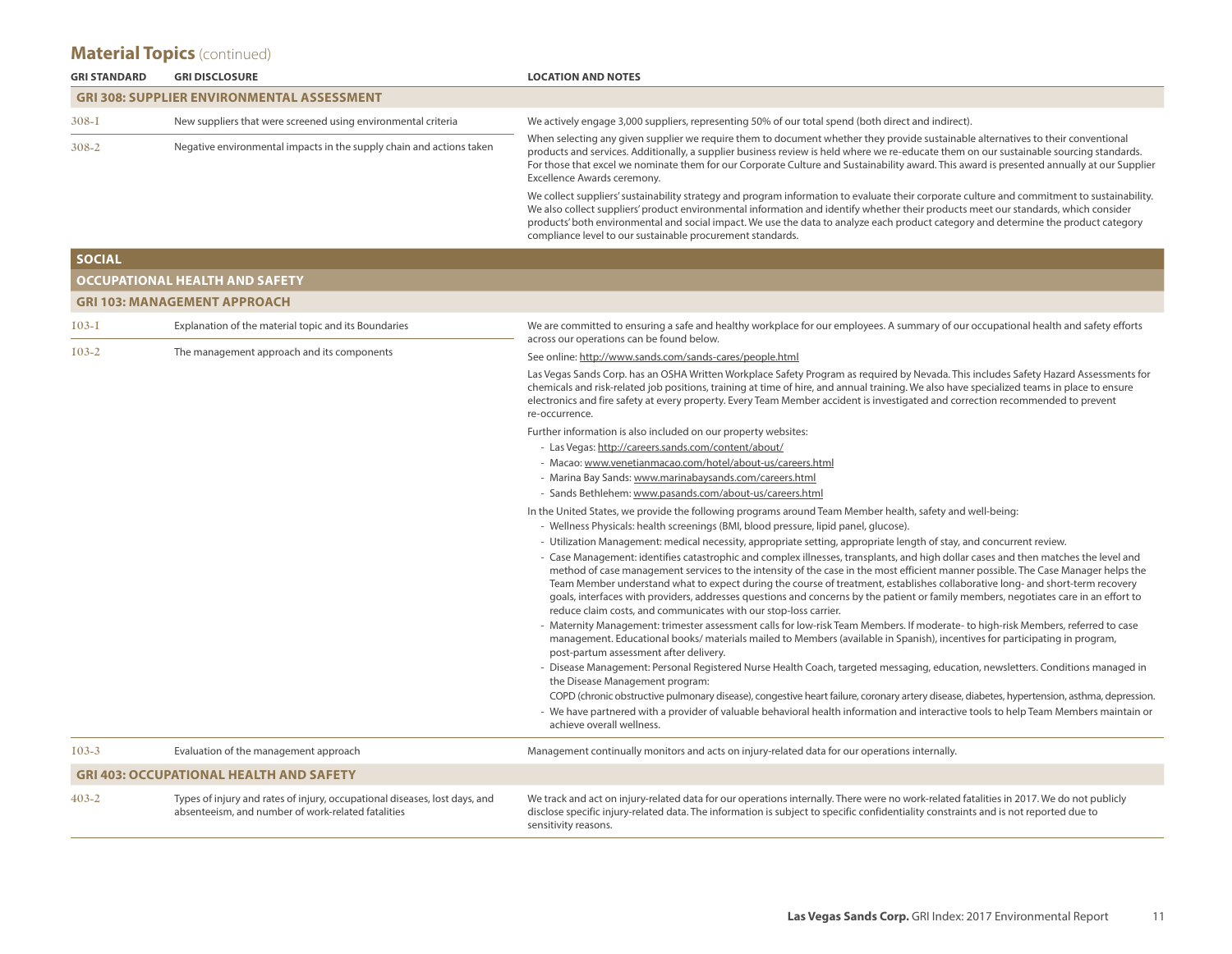| <b>GRI STANDARD</b>      | <b>GRI DISCLOSURE</b>                                | <b>LOCATION AND NOTES</b>                                                                                                                                                                                                                                                                                                                                                                                                            |  |  |  |  |  |  |  |
|--------------------------|------------------------------------------------------|--------------------------------------------------------------------------------------------------------------------------------------------------------------------------------------------------------------------------------------------------------------------------------------------------------------------------------------------------------------------------------------------------------------------------------------|--|--|--|--|--|--|--|
|                          | <b>TRAINING AND EDUCATION</b>                        |                                                                                                                                                                                                                                                                                                                                                                                                                                      |  |  |  |  |  |  |  |
|                          | <b>GRI 103: MANAGEMENT APPROACH</b>                  |                                                                                                                                                                                                                                                                                                                                                                                                                                      |  |  |  |  |  |  |  |
| $103 - 1$                | Explanation of the material topic and its Boundaries | We believe that investing in our people, through training and education, is important both for their development as well as to the                                                                                                                                                                                                                                                                                                   |  |  |  |  |  |  |  |
| $103 - 2$                | The management approach and its components           | execution of our strategy, and the sustainability of our business. Our employees receive formal training on eco-awareness, to drive our<br>sustainability performance, including in waste management and recycling. Further, virtually all members of our workforce receive training<br>on bribery and corruption. We provide training relevant to an individual's role, regardless of gender, other diversity factors, and employee |  |  |  |  |  |  |  |
| $103 - 3$                | Evaluation of the management approach                | level. For further information, see: http://www.sands.com/sands-cares/people.html and http://www.sands.com/sands-eco-360/<br>our-strategy/stakeholder-engagement.html                                                                                                                                                                                                                                                                |  |  |  |  |  |  |  |
|                          |                                                      | Specifically on eco-awareness and how to further drive sustainability, we engage our Team Members through a range of channels:<br>- Orientation<br>- Team Member handbook                                                                                                                                                                                                                                                            |  |  |  |  |  |  |  |
|                          |                                                      | - Department training                                                                                                                                                                                                                                                                                                                                                                                                                |  |  |  |  |  |  |  |
|                          |                                                      | - Daily pre-shift meetings<br>- Quarterly newsletters                                                                                                                                                                                                                                                                                                                                                                                |  |  |  |  |  |  |  |
|                          |                                                      | - Property tours                                                                                                                                                                                                                                                                                                                                                                                                                     |  |  |  |  |  |  |  |
|                          |                                                      | - Wall displays                                                                                                                                                                                                                                                                                                                                                                                                                      |  |  |  |  |  |  |  |
|                          |                                                      | - Video messages                                                                                                                                                                                                                                                                                                                                                                                                                     |  |  |  |  |  |  |  |
|                          |                                                      | - Sustainable product giveaways and special Team Member Engagement Events                                                                                                                                                                                                                                                                                                                                                            |  |  |  |  |  |  |  |
|                          |                                                      | Boundary: internal: all entities, external: not material.                                                                                                                                                                                                                                                                                                                                                                            |  |  |  |  |  |  |  |
|                          |                                                      | As we rely on our employees for the execution of our strategy and sustainability efforts, we evaluate our management approach to training<br>based on our performance against our goals and targets in relevant areas.                                                                                                                                                                                                               |  |  |  |  |  |  |  |
|                          | <b>GRI 404: TRAINING AND EDUCATION</b>               |                                                                                                                                                                                                                                                                                                                                                                                                                                      |  |  |  |  |  |  |  |
| $404 - I$                | Average hours of training per year per employee      | GRI Index, Data appendix, Training data, p.15                                                                                                                                                                                                                                                                                                                                                                                        |  |  |  |  |  |  |  |
|                          |                                                      | Training data is not broken down by gender. A breakdown by employee category is only available at our U.S. properties.                                                                                                                                                                                                                                                                                                               |  |  |  |  |  |  |  |
| <b>LOCAL COMMUNITIES</b> |                                                      |                                                                                                                                                                                                                                                                                                                                                                                                                                      |  |  |  |  |  |  |  |
|                          | <b>GRI 103: MANAGEMENT APPROACH</b>                  |                                                                                                                                                                                                                                                                                                                                                                                                                                      |  |  |  |  |  |  |  |
| $I$ 03-I                 | Explanation of the material topic and its Boundaries | Our approach to local community involvement is set out in the stakeholder engagement pillar of our ECO360 strategy, see online: https://<br>www.sands.com/sands-eco-360/our-strategy.html and https://www.sands.com/sands-eco-360/our-strategy/stakeholder-engagement.html                                                                                                                                                           |  |  |  |  |  |  |  |
| $103 - 2$                | The management approach and its components           | See also the stakeholder engagement section of our 2016 Sands ECO360 report: p.12–13                                                                                                                                                                                                                                                                                                                                                 |  |  |  |  |  |  |  |
|                          |                                                      | Our stakeholder engagement is also available online: https://www.sands.com/sands-eco-360/our-strategy/stakeholder-engagement.html                                                                                                                                                                                                                                                                                                    |  |  |  |  |  |  |  |
|                          |                                                      | Besides our environmentally focused ECO360 program and report, Las Vegas Sands Corp. has an extensive corporate citizenship program<br>called Sands Cares. See our website:                                                                                                                                                                                                                                                          |  |  |  |  |  |  |  |
|                          |                                                      | https://www.sands.com/sands-cares/our-commitment.html, and the Corporate Citizenship Overview: https://www.ifoldsflip.<br>com/i/977355-2017-corporate-social-responsibility-report for more information.                                                                                                                                                                                                                             |  |  |  |  |  |  |  |
|                          |                                                      | Boundary: internal: all entities, external: our supply chain and communities.                                                                                                                                                                                                                                                                                                                                                        |  |  |  |  |  |  |  |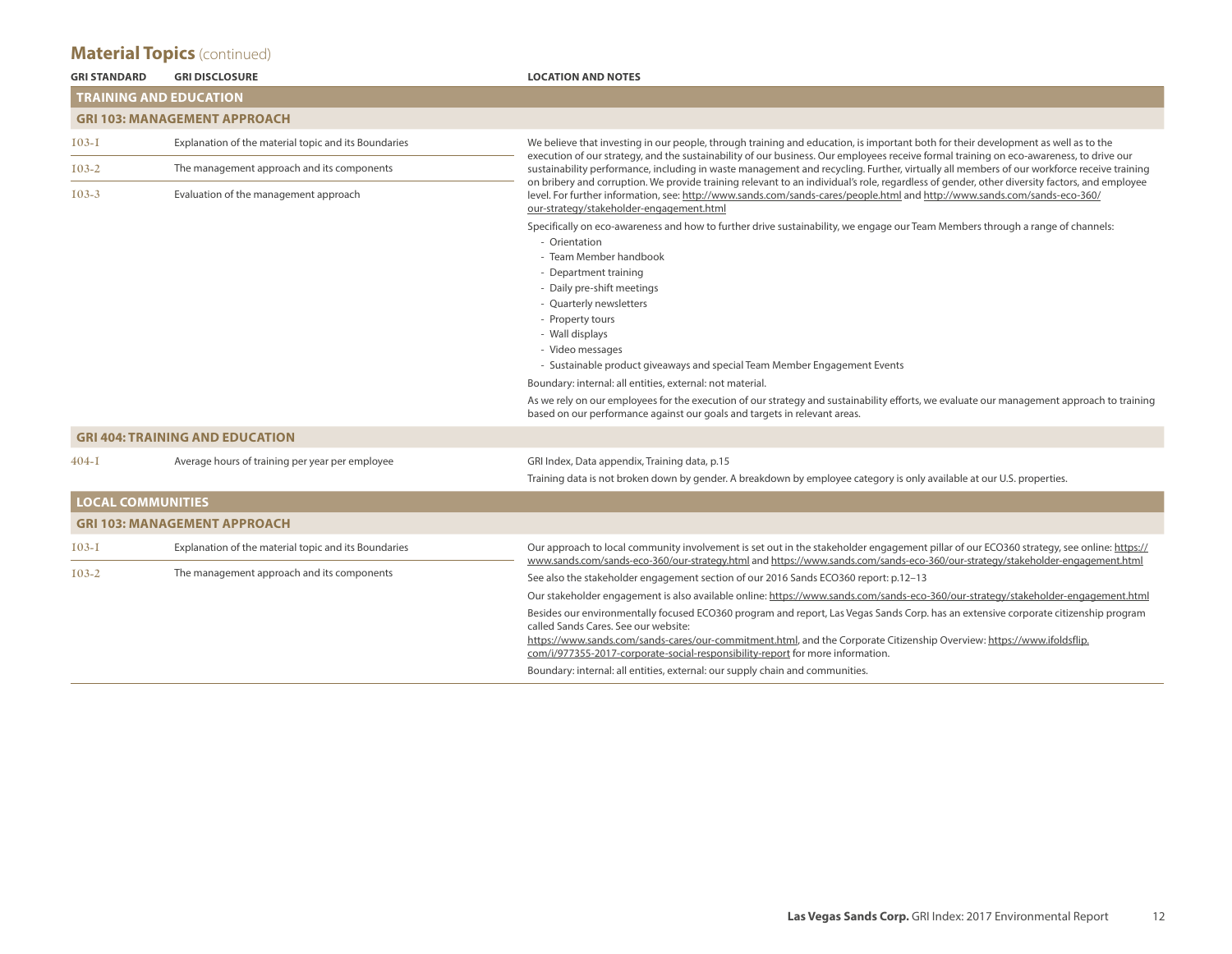| <b>GRI STANDARD</b> | <b>GRI DISCLOSURE</b>                                                                       | <b>LOCATION AND NOTES</b>                                                                                                                                                                                                                                                                                                                                                                                                                                                                                                                                                                           |
|---------------------|---------------------------------------------------------------------------------------------|-----------------------------------------------------------------------------------------------------------------------------------------------------------------------------------------------------------------------------------------------------------------------------------------------------------------------------------------------------------------------------------------------------------------------------------------------------------------------------------------------------------------------------------------------------------------------------------------------------|
|                     | <b>GRI 413: LOCAL COMMUNITIES</b>                                                           |                                                                                                                                                                                                                                                                                                                                                                                                                                                                                                                                                                                                     |
| $4I3-I$             | Operations with local community engagement, impact assessments,<br>and development programs | See also our citizenship program Sands Cares https://www.sands.com/sands-cares/our-commitment.html and the Corporate Citizenship<br>Overview https://www.ifoldsflip.com/i/977355-2017-corporate-social-responsibility-report                                                                                                                                                                                                                                                                                                                                                                        |
|                     |                                                                                             | All of our operations have implemented local community engagement plans.                                                                                                                                                                                                                                                                                                                                                                                                                                                                                                                            |
|                     |                                                                                             | In addition to helping our host city or country achieve its tourism and economic goals, we also remain committed to helping achieve<br>broader social objectives. Our Integrated Resorts serve as economic growth engines; create cultural, entertainment and shopping draw<br>within the local communities; and create thousands of jobs.                                                                                                                                                                                                                                                          |
|                     |                                                                                             | Along with the significant employment opportunities associated with our projects, we provide training and other opportunities for our<br>Team Members to grow in a wide range of tourism-serving positions. Service excellence is a critical priority for us and, as such, we partner<br>with local public and private institutions to train the workforce and elevate the overall levels of service in the local tourism industry.                                                                                                                                                                 |
|                     |                                                                                             | When entering new jurisdictions, we use our highly experienced in-house staff, independent international consultants, and local experts to<br>conduct economic and community impact assessments. Our mission is to complement what exists and enhance the environment through<br>the introduction of new industry-leading facilities, world-class attractions, and superior service levels. To achieve this, we work with local<br>governments and build relationships with our customers, employ local labor, enhance education, improve infrastructure, and enable other<br>businesses to thrive. |
|                     |                                                                                             | Another example of an assessment of impact on the local community: For our operations in Pennsylvania, the Pennsylvania Gaming<br>Control Board published a Gaming Diversity Report for 2015/2016: https://gamingcontrolboard.pa.gov/files/communications/2016-2017<br>Gaming Diversity Report.pdf                                                                                                                                                                                                                                                                                                  |
|                     |                                                                                             | The report includes figures pertaining to Sands Bethlehem's expenditures to local businesses, equality demonstrated in the area of<br>procurement, community outreach, sponsorships and donations to local charities, and statistics pertaining to positions offered/hired. All<br>statistics in the report are through June 30, 2017.                                                                                                                                                                                                                                                              |
| $413 - 2$           | Operations with significant actual and potential negative impacts on<br>local communities   | Promoting an environment of responsible gaming and recognizing issues with problem gaming has been an initiative that the company<br>has taken very seriously and was developed as part of Las Vegas Sands'"Play Responsibly." Every year, Las Vegas Sands conducts their<br>one-of-a-kind Responsible Gaming Ambassador Training at their properties around the world, where Responsible Gaming Ambassadors<br>are trained to detect problem gambling issues with their quests, maintaining a safe environment for patrons, Team Members and the<br>communities in which we operate.               |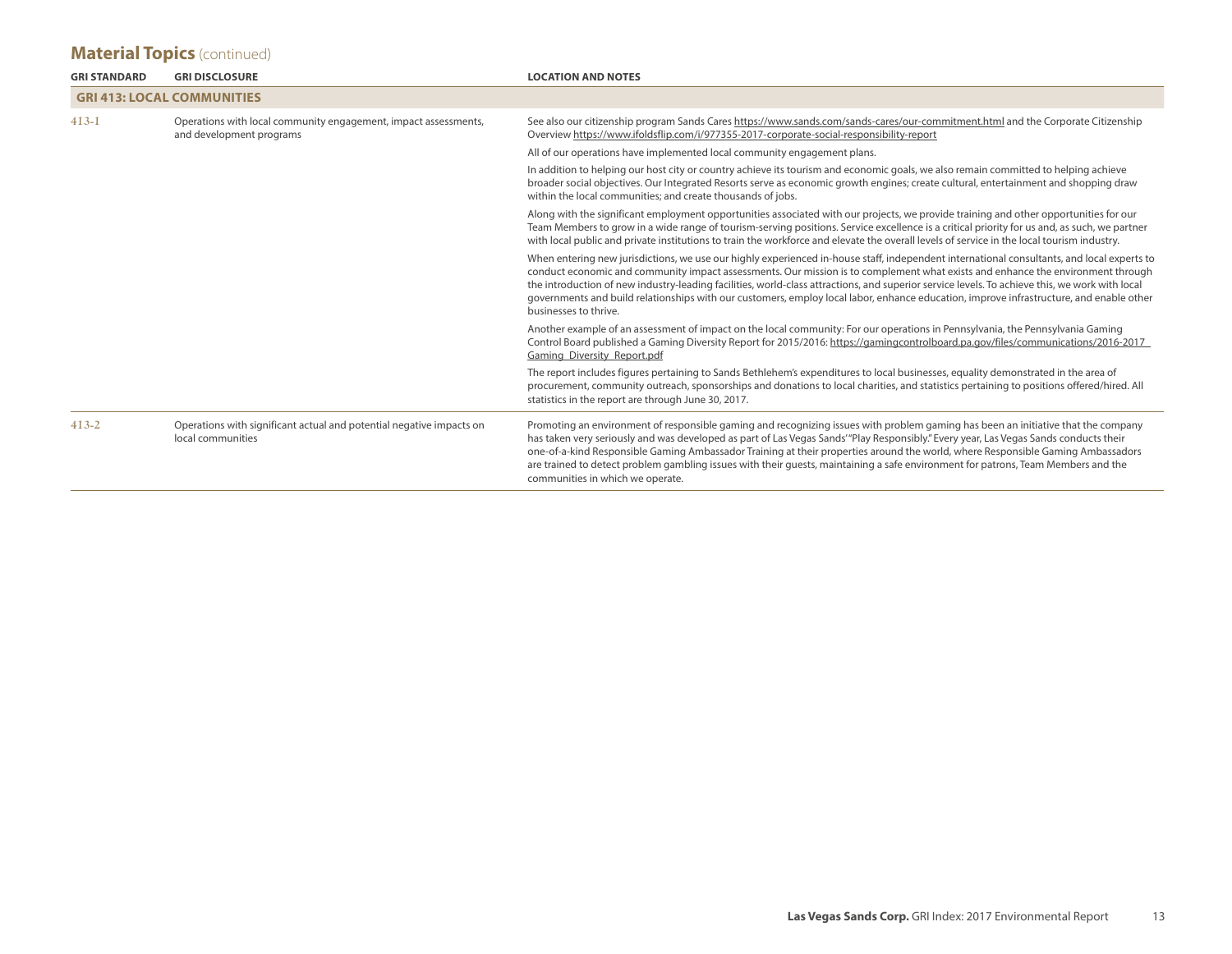## **Data appendix**

#### **Employee data Las Vegas Sands Corp. U.S. markets**

| <b>NEVADA</b>                                        |                 |          |           |            |                     |                 |          |           |            |                   |                    |
|------------------------------------------------------|-----------------|----------|-----------|------------|---------------------|-----------------|----------|-----------|------------|-------------------|--------------------|
| Las Vegas Sands Corp.,<br><b>Sands Aviation, The</b> |                 |          | Female    |            |                     |                 |          |           |            |                   |                    |
| Venetian, The Palazzo, and                           | <b>FT/FTFLX</b> | On-call* | Part-time | Seasonal** | <b>Total female</b> | <b>FT/FTFLX</b> | On-call* | Part-time | Seasonal** | <b>Total male</b> | <b>Grand total</b> |
| Venetian Marketing Inc.                              | 3,713           | 691      |           |            | 4,417               | 3,762           | 759      |           |            | 4,524             | 8,941              |

\* \*On-Call employees have no set schedule or guaranteed hours and are called on an "as-needed" basis to perform work based on business needs.

\*\*Only Seasonal workers are designated as "temporary" workers. The Company does utilize workers through staffing agencies, but the Company does not track this information.

| Sands Expo and Convention<br>Center (SECC) |                 |          | Female    |             |                     |                 |            |           |             |                   |                    |
|--------------------------------------------|-----------------|----------|-----------|-------------|---------------------|-----------------|------------|-----------|-------------|-------------------|--------------------|
|                                            | <b>FT/FTFLX</b> | On-call* | Part-time | Temporary** | <b>Total female</b> | <b>FT/FTFLX</b> | $On-call*$ | Part-time | Temporary** | <b>Total male</b> | <b>Grand total</b> |
|                                            |                 | 435      |           |             | 486                 | 68              | 503        |           |             | 571               | 1,057              |

\*On-Call employees have no set schedule or guaranteed hours and are called on an "as-needed" basis to perform work based on business needs.

\*\*Temporary worker information not tracked or compiled. There are no seasonal worker designations.

| Sands Bethlehem |                 |            | Female    |             |                     |                 |            |           |                   |                   |                  |
|-----------------|-----------------|------------|-----------|-------------|---------------------|-----------------|------------|-----------|-------------------|-------------------|------------------|
|                 | <b>ET/ETEL)</b> | $On-call*$ | Part-time | Tamporary** | <b>Total female</b> | <b>ET/ETELY</b> | $On-call*$ | Part-time | $T$ amnorary $**$ | <b>Total male</b> | <b>LEPERATOR</b> |

|     | On-call | Par<br>t-time | Temporarv** | Total female | I FL) | On-call* | Part-time | <b>Femporary</b> * | <b>Total male</b> |  |
|-----|---------|---------------|-------------|--------------|-------|----------|-----------|--------------------|-------------------|--|
| 967 |         |               |             | $\Omega$     | 17r   |          |           |                    | $\sim$<br>$-2$    |  |

\*On-Call employees have no set schedule or guaranteed hours and are called on an "as-needed" basis to perform work based on business needs.

\*\*Temporary worker information not tracked or compiled. There are no seasonal worker designations.

#### **Las Vegas Sands Corp. Asian markets**

| <b>SINGAPORE</b>                                |                 |             |             |                     |                 |           |             |                   |                    |  |
|-------------------------------------------------|-----------------|-------------|-------------|---------------------|-----------------|-----------|-------------|-------------------|--------------------|--|
| Marina Bay Sands<br>Non-local (term contracts)* |                 | Female      |             |                     |                 | Male      |             |                   |                    |  |
|                                                 | <b>FT/FTFLX</b> | Part-time   | Temporary** | <b>Total female</b> | <b>FT/FTFLX</b> | Part-time | Temporary** | <b>Total male</b> | <b>Grand total</b> |  |
|                                                 | 1,394           | $\mathbf 0$ | 8           | 1,402               | 1,945           | 0         |             | 1,946             | 3,348              |  |
|                                                 |                 |             |             |                     |                 |           |             |                   |                    |  |
| Marina Bay Sands<br>Local (open contracts)      |                 | Female      |             |                     |                 |           |             |                   |                    |  |
|                                                 | <b>FT/FTFLX</b> | Part-time   | Temporary** | <b>Total female</b> | <b>FT/FTFLX</b> | Part-time | Temporary** | <b>Total male</b> | <b>Grand total</b> |  |
|                                                 | 3,136           | 13          | 51          | 3,200               | 3,235           | 8         | 32          | 3,275             | 6,475              |  |
|                                                 |                 |             |             |                     |                 |           |             |                   |                    |  |

\*All non-local workers' employment is subject to the approval of their work pass by the Singapore government.

\*\* Temporary workers include interns.